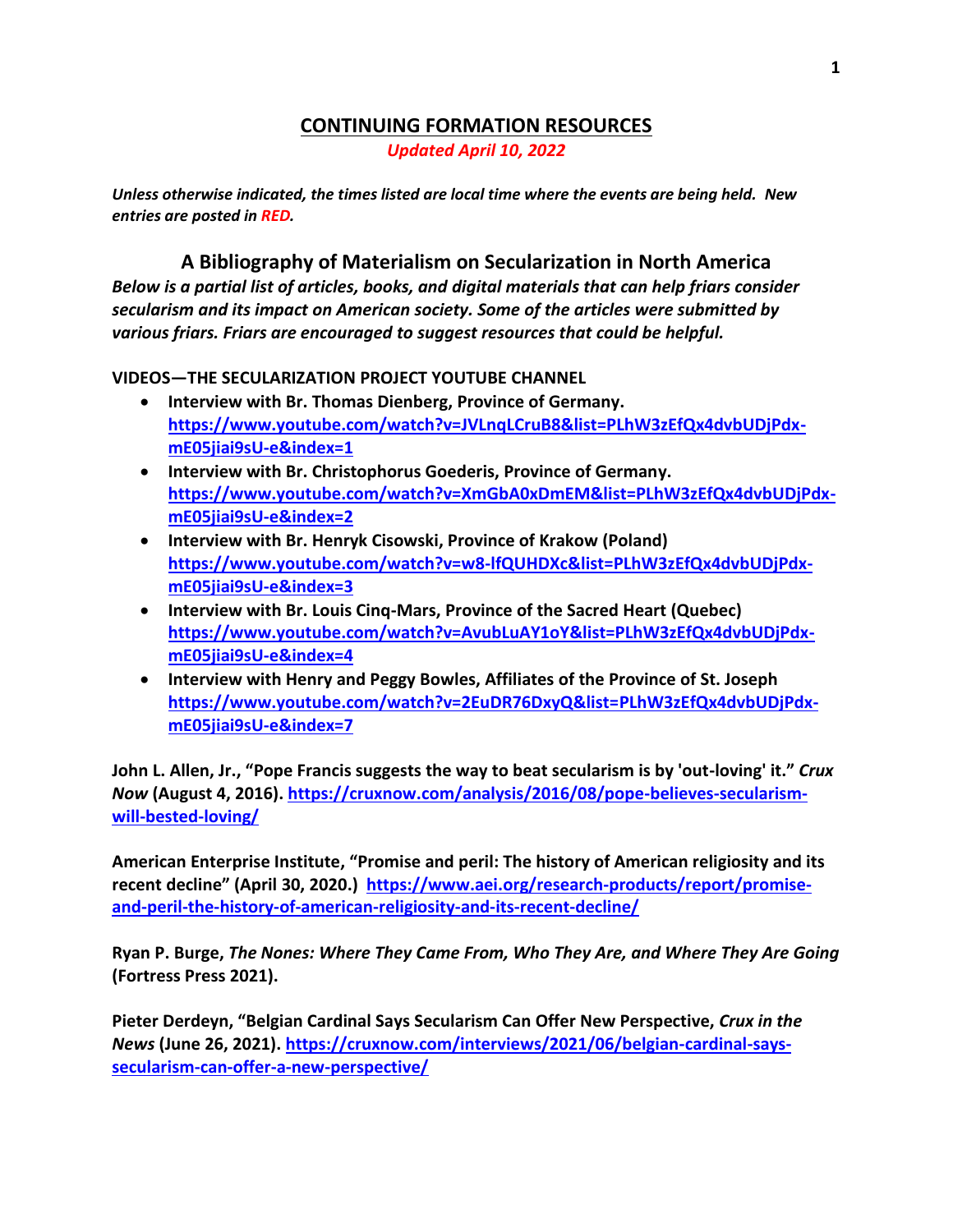**Ross Douthat.**

- **"Can the Meritocracy Find God?"** *New York Times* **(April 10, 2021). [https://www.nytimes.com/2021/04/10/opinion/sunday/religion-meritocracy](https://www.nytimes.com/2021/04/10/opinion/sunday/religion-meritocracy-god.html)[god.html](https://www.nytimes.com/2021/04/10/opinion/sunday/religion-meritocracy-god.html)**
- **"Catholic Ideas and Catholic Realities."** *First Things* **(August/September 2021), at 31- 38.**

**Laurie Goodstein, "For Some Hispanics, Coming to America Also Means Abandoning Religion."** *New York Times* **(April 15, 2007). <https://www.nytimes.com/2007/04/15/us/15hispanic.html>**

**Sean Illing, "Religion without God: Alain de Botton on Atheism 2.0."** *Vox* **(February 14, 2018). [https://www.vox.com/conversations/2016/10/6/13172608/religion-lent-atheism](https://www.vox.com/conversations/2016/10/6/13172608/religion-lent-atheism-christianity-god-alain-de-botton)[christianity-god-alain-de-botton](https://www.vox.com/conversations/2016/10/6/13172608/religion-lent-atheism-christianity-god-alain-de-botton)**

**Philip Jenkins, "How Quebec went from one of the most religious societies to one of the least."** *Christian Century* **(April 28, 2021)[. https://www.christiancentury.org/article/notes](https://www.christiancentury.org/article/notes-global-church/how-quebec-went-one-most-religious-societies-one-least)[global-church/how-quebec-went-one-most-religious-societies-one-least](https://www.christiancentury.org/article/notes-global-church/how-quebec-went-one-most-religious-societies-one-least)**

**Bob Smietana, "Gallup: Fewer than half of Americans belong to a church or other house of worship."** *Religion News* **(March 29, 2021). [https://religionnews.com/2021/03/29/gallup](https://religionnews.com/2021/03/29/gallup-fewer-than-half-of-americans-belong-to-a-church-or-other-house-of-worship/)[fewer-than-half-of-americans-belong-to-a-church-or-other-house-of-worship/](https://religionnews.com/2021/03/29/gallup-fewer-than-half-of-americans-belong-to-a-church-or-other-house-of-worship/)**

**Smits, Ken, OFM Cap.** *Precis on the Work of Charles Taylor. <https://www.sjpcommunications.org/images/uploads/documents/precis082521.pdf>*

**Fr. Robert J. Spitzer, S.J., Ph.D., "Confronting Secularism Today." United States Conference of Catholic Bishops (USCCB). [https://www.usccb.org/beliefs-and-teachings/how-we](https://www.usccb.org/beliefs-and-teachings/how-we-teach/catechesis/catechetical-sunday/enlisting-witnesses/confronting-secularism-today)[teach/catechesis/catechetical-sunday/enlisting-witnesses/confronting-secularism-today](https://www.usccb.org/beliefs-and-teachings/how-we-teach/catechesis/catechetical-sunday/enlisting-witnesses/confronting-secularism-today)**

**Charles Taylor,** *A Secular Age* **(Harvard University Press 2007). For a complete bibliography of his works, please visit:<https://charlestaylor.net/>**

**Bryan Walsh, "America is losing its religion — and the effects will be long-lasting."** *Yahoo! News* **(April 7, 2021). [https://www.yahoo.com/news/america-losing-religion-effects-long-](https://www.yahoo.com/news/america-losing-religion-effects-long-093028404.html)[093028404.html](https://www.yahoo.com/news/america-losing-religion-effects-long-093028404.html)**

**Phil Zuckerman, "Why America's record godlessness is good news for the nation."** *Yahoo! News* **(April 2, 2021).<https://news.yahoo.com/op-ed-why-americas-record-100647418.html>**

**Audible. An Amazon-owned company that provides thousands of book titles on an array of subjects that can be accessed by your computer, smartphone, tablet or other device. A subscription costs \$14.95/mo. For more information, please visit their website: [www.audible.com.](http://www.audible.com/)**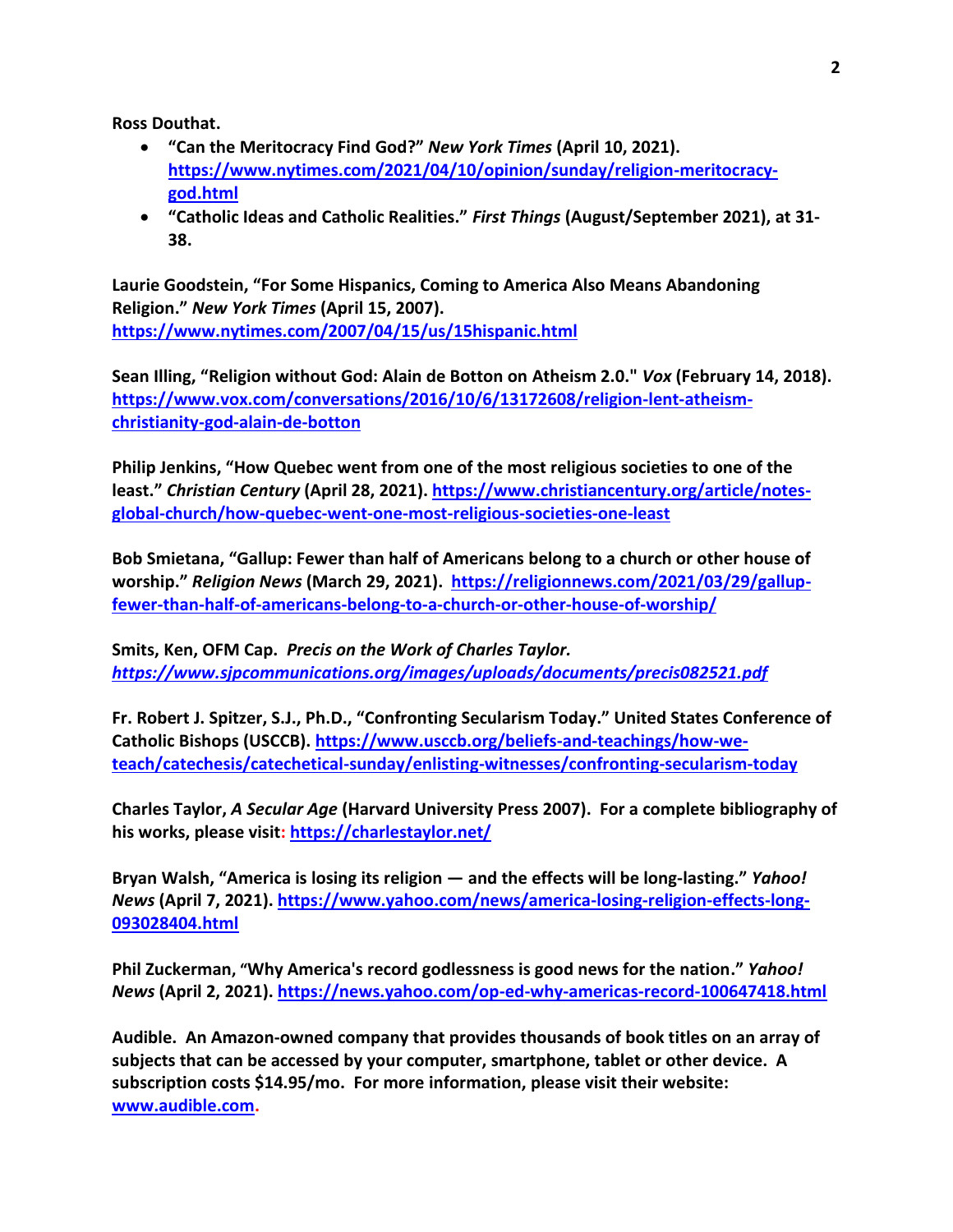**Boston College—School of Theology and Ministry**

**<https://www.bc.edu/schools/stm.html>**

• **STM Online: Crossroads—Affordable online courses for adult enrichment and faith formation. For more information, please visit: [https://www.bc.edu/content/bc](https://www.bc.edu/content/bc-web/schools/stm/sites/crossroads/about.html)[web/schools/stm/sites/crossroads/about.html](https://www.bc.edu/content/bc-web/schools/stm/sites/crossroads/about.html)**

**CAPDOX—A very rich online resource of official and historical Capuchin documents, many translated into English from the original languages. For more information, please visit: <https://www.capdox.capuchin.org.au/>**

**Capuchin Retreat (Washington, MI)—Retreats and days of reflection. <http://www.capretreat.org/>**

**Catholic Home Study—A ministry of the Vincentians and the Knights of Columbus. A resource for basic catechesis and review. Digital content is free, while a donation is requested for books. For more information, please visit<https://www.catholichomestudy.org/>**

**Catholic Theological Union (Chicago, Illinois)—Seminars, workshops, courses. [www.ctu.edu](http://www.ctu.edu/)**

- **Mark your calendar for these important events and programs (Unless otherwise noted, all courses and events will be held via ZOOM.**
- **Events**
	- o **Holocaust Remembrance Series Lecture:** *Some Perspectives on the Destruction of European Jewry.* **Rabbi Yehiel Poupko. May 11, 2022, 7:00 PM Central. Virtual event. To register, please visit: [https://ctu.edu/event/2022-holocaust](https://ctu.edu/event/2022-holocaust-remembrance-lecture-series-with-rabbi-yehiel-poupko/)[remembrance-lecture-series-with-rabbi-yehiel-poupko/](https://ctu.edu/event/2022-holocaust-remembrance-lecture-series-with-rabbi-yehiel-poupko/)**
- **Summer @ CTU—Courses available for credit or audit, in-person or online. June 6-24, 2022. Courses include:**
	- o *Parables in the Gospel of Luke* **(Sr. Barbara Reid, OP)**
	- o *Spirituality and Suffering in Paul's Prison Letters* **(Fr. Ferdinand Okorie, CMF)**
	- o *Jesus Through Synoptic Eyes* **(Fr. Don Senior, CP)**
	- o *Liturgy and Life: Creating Communities Using Digital Technology* **(Fr. Richard Fragomeni)**
	- o **For more information and to register please visit: <https://ctu.edu/summeratctu/>**
- **Learn@CTU--Updated free online audio and video presentations, as well as articles and essays at [www.learn.ctu.edu.](http://www.learn.ctu.edu/)**
- **Online degree programs include the Master of Arts in Pastoral Studies (MAPS) and the Master of Arts in Hispanic Theology and Ministry. For more information about CTU's distance education programs, contact Recruitment via phone at (773) 371-5450 or via e-mail at [recruit@ctu.edu.](mailto:recruit@ctu.edu) Several Master of Arts degrees now available 100% online:**
	- o **Master of Arts in Pastoral Studies**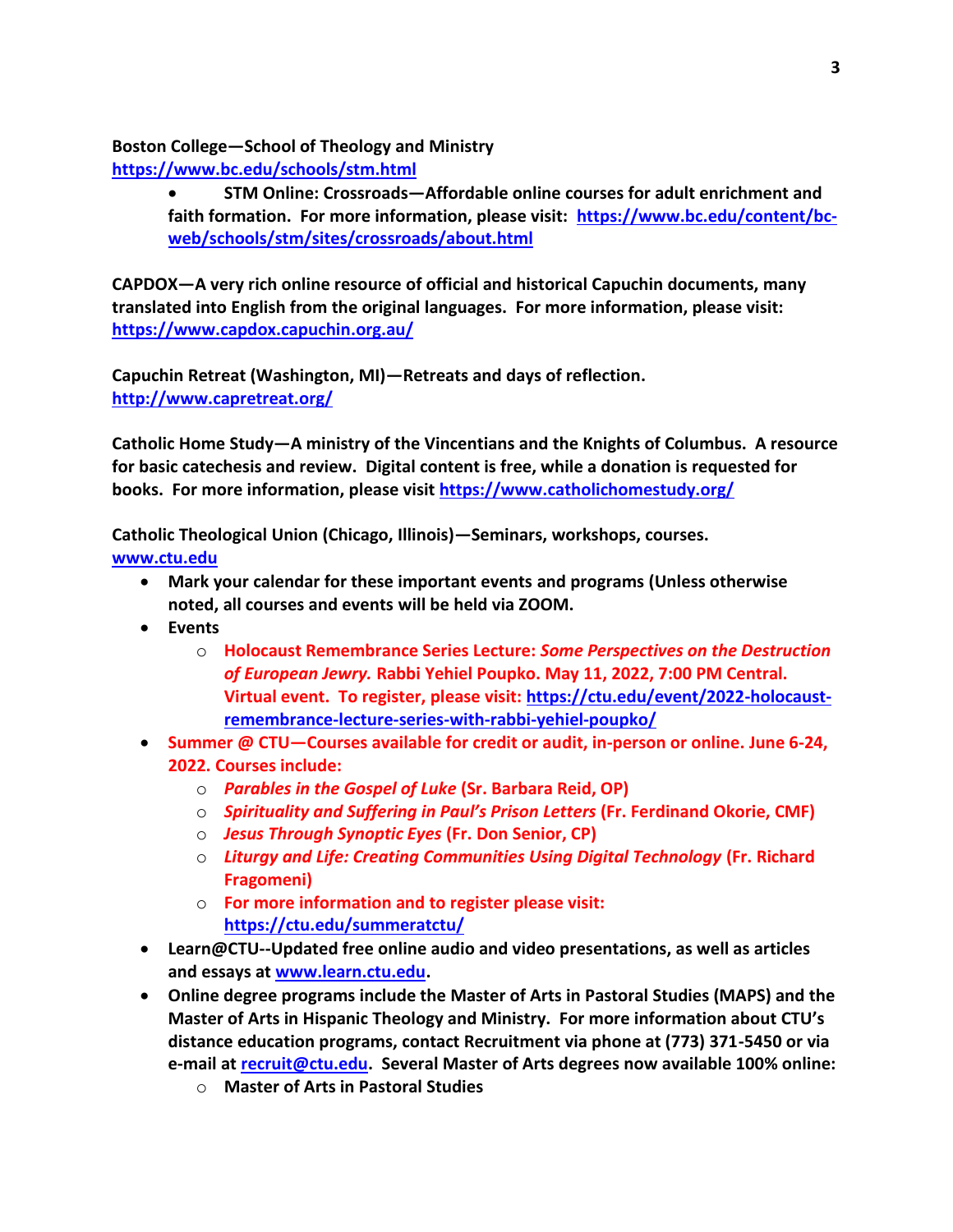- o **Master of Arts in Liturgical Ministry**
- o **Master of Arts in Hispanic Theology**
- o **Ministry Master of Arts in Justice Ministry**
- o **Master of Arts in Biblical Ministry (some residency required)**
- **Biblical Studies Programs—For more information, contact Sr. Sallie Latkovich, CSJ via phone at (773) 371-5436 or via e-mail at [CTUTravel@ctu.edu](mailto:CTUTravel@ctu.edu)**.
- **Doctor of Ministry Program**—**For more information, please visit the website: <http://www.ctu.edu/DMin>**
- **Certificate Programs—A great way to develop additional expertise in a particular area of ministry.** 
	- o **Certificates are available in a variety of areas: Asian Pastoral Theology and Ministry; Biblical Spirituality; Black Theology and Ministry; Health Care Mission Leadership; Hispanic Theology and Ministry; Intercultural Studies; Interreligious Studies; Liturgical Studies; Mission Studies; Pastoral Studies; Spiritual Formation; Spirituality.**
	- o **For more information, visit the website: <http://www.ctu.edu/academics/certificates>**

**Catholic University of America**

• **Online programs include master's degrees and/or certificates in Catechesis, Catholic Clinical Ethics, Canon Law (JCL), Ecclesial Administration and Management, and D.Min. in Evangelization, Spirituality, and Liturgical Catechesis. For more information, please visit the website: <https://www.catholic.edu/academics/online/index.html>**

**Center for Action and Contemplation (Albuquerque, NM). Founded by Richard Rohr, OFM, this center offers a variety of live and online programs, including the following courses:** *Mary Magdalene: Apostle for Our Times; Interior Castle***;** *Breathing Under Water: A Spiritual Study of the 12 Steps; Immortal Diamond: A Study in Search of the True Self; The Franciscan Way: Beyond the Bird Bath* **and** *Introductory Wisdom School.* **Podcasts include Richard Rohr's**  *Another Name for Everything* **(Love) and Fr. Rohr's homilies. Podcasts include Fr. Rohr's**  *Another Name for Everything.* **Audio programs include** *Exploring the Contemplative Dimensions of Healing Trauma* **(James Finley). For more information, please visit [www.cac.org.](http://www.cac.org/)** 

**Center for Courage & Renewal. Founded by Parker Palmer, Rick & Marcy Jackson, the CCR's mission is "to create a more just, compassionate and healthy world by nurturing personal and professional integrity and the courage to act on it.**["](http://www.couragerenewal.org/mision-y-valores-del-centro/)

- **Programs for clergy and people of faith include:** 
	- o *Geography of Grace*
	- o *The Soul of Aging*
	- o *Flourishing in Ministry*
	- o *Courage to Lead* **(for Young Clergy and Community Innovators)**
	- o **For more information and to register, please visit: <https://couragerenewal.org/wpccr/programs/>**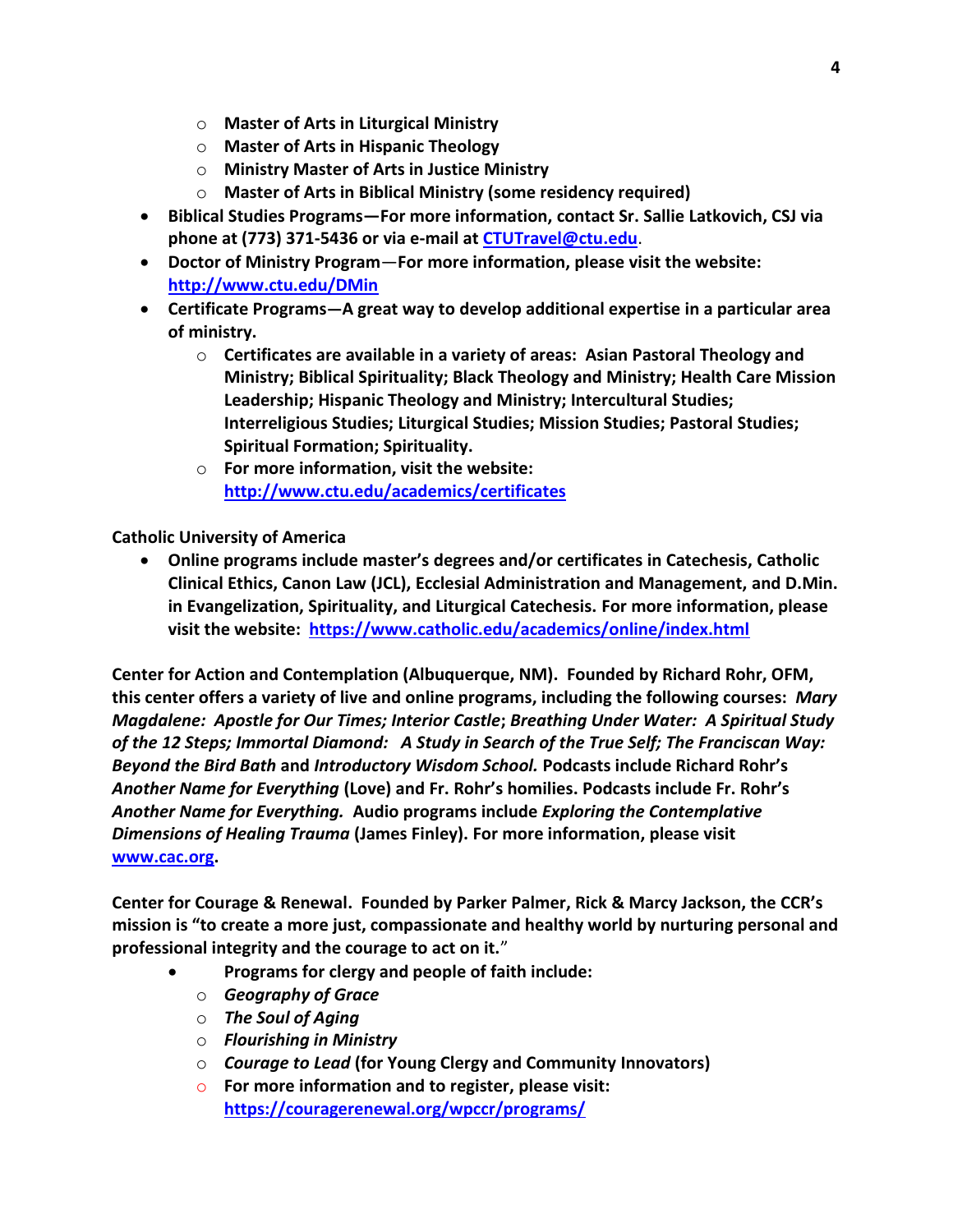**Collegeville Institute. Resources for Faith and Writing include:** *Rhythm and Balance (for Activists); How to Write During a Pandemic;* **and** *Writers: The Blank Page Must Become Your Cell.* **For more information, please visit their website: [www.collegevilleinstitute.org](http://www.collegevilleinstitute.org/)**

**Conference of Major Superiors of Men (CMSM)— <https://www.cmsm.org/>**

**Durham University Centre for Catholic Studies (UK) <https://www.centreforcatholicstudies.co.uk/>**

> • **Research areas include: Receptive Ecumenism, History of Catholicism, and Catholic Social Thought and Practice. [https://www.durham.ac.uk/research/institutes](https://www.durham.ac.uk/research/institutes-and-centres/catholic-studies/research/)[and-centres/catholic-studies/research/](https://www.durham.ac.uk/research/institutes-and-centres/catholic-studies/research/)**

• **Resources for Constructive Catholic Theology: Receptive Ecumenism [https://www.durham.ac.uk/research/institutes-and-centres/catholic](https://www.durham.ac.uk/research/institutes-and-centres/catholic-studies/research/constructive-catholic-theology-/receptive-ecumenism-/resources-and-publications-/)[studies/research/constructive-catholic-theology-/receptive-ecumenism-/resources](https://www.durham.ac.uk/research/institutes-and-centres/catholic-studies/research/constructive-catholic-theology-/receptive-ecumenism-/resources-and-publications-/)[and-publications-/](https://www.durham.ac.uk/research/institutes-and-centres/catholic-studies/research/constructive-catholic-theology-/receptive-ecumenism-/resources-and-publications-/)**

• **Franciscan Legacy Conference 2019 (5-7 November)—Features 10 audio presentations and over 20 papers available in PDF.** 

- o **Audio presentations include:**
	- **Ilia Delio, OSF, "Living Creation Theology: Franciscan Contributions"**
	- **Mary Heimann, "Remembering St. Francis: Constructions and Deconstructions"**
	- **Mona Siddiqui: "Rethinking Hospitality in Christian-Muslim Encounter"**
- o **Papers include:** 
	- **Dr. Brenda Abbot, "A Franciscan Ethic for Justice to Creation"**
	- **Mary Beth Ingham, CSJ, "Franciscan Curriculum: From Content to Pedagogy"**
	- **Bill Short, OFM, "Bartholomew of Pisa's** *Liber de Comformitate***"**
- o **To access these resources, please visit the website: <https://www.dur.ac.uk/theology.religion/ccs/franciscanlegacy2019/>**

**Eastern Mennonite University—Offers a host of graduate certificate programs in a variety of areas, including Conflict Transformation, Peacebuilding, Transformative Leadership, and Trauma and Resilience in Educational Environments. For more information, please visit their website: <https://emu.edu/academics/degree-programs>**

**FORMED—Website sponsored by the Augustine Institute. Features a wide variety of media (books, hand-outs, videos, CDs/DVD's, etc.) in English and Spanish that can be purchased or accessed online via subscription. For more information, please visit their website: [https://formed.org](https://formed.org/)**

**Franciscan Intellectual Tradition—A rich online resource for the writings of Saints Francis and Clare and other foundational documents. Features include: Pope Francis and Francis of Assisi, Writings of Francis and Clare, Franciscan Heritage Series, Custodians of the Tradition, and the**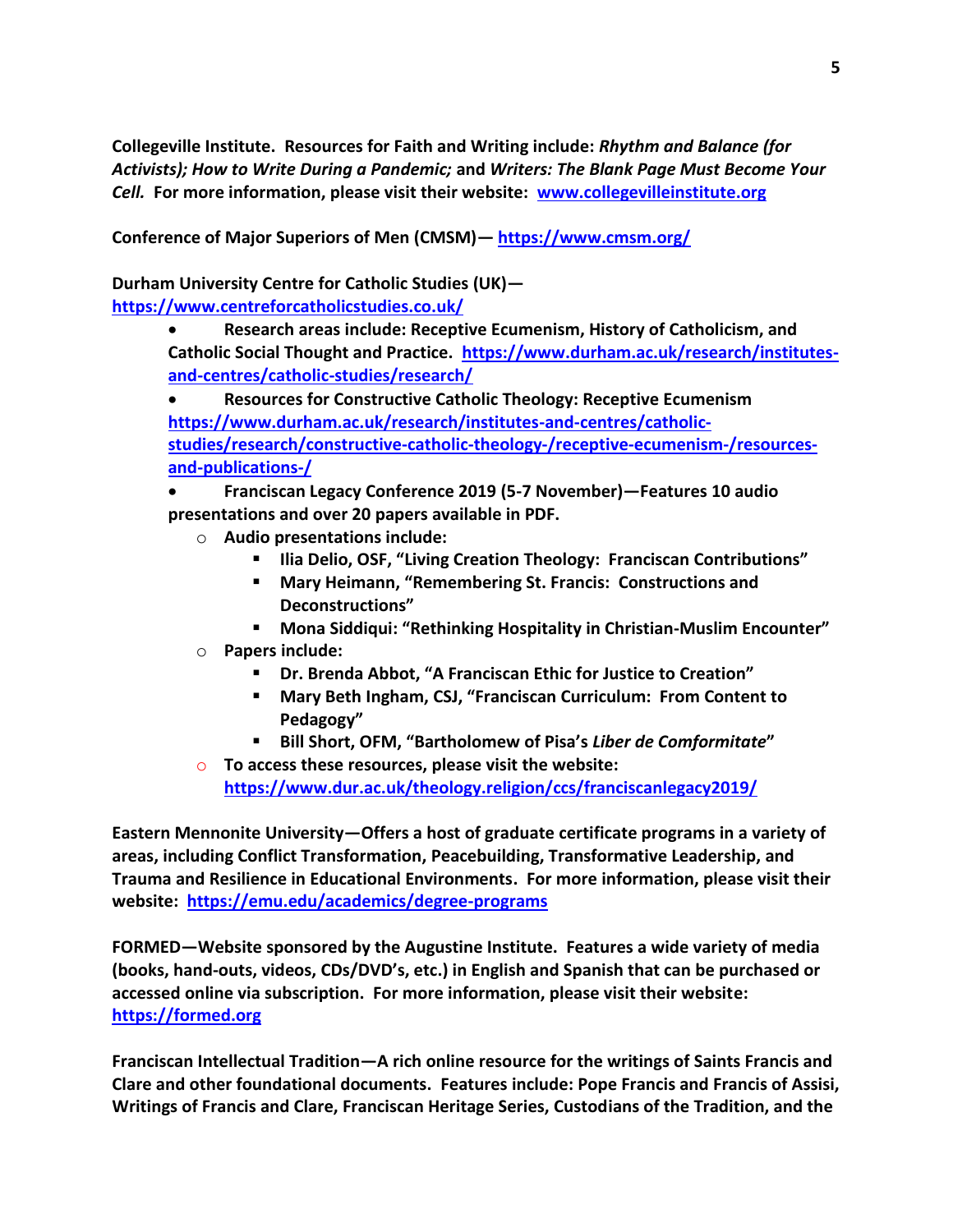*Franciscan Connections* **blog. For more information, please visit <https://www.franciscantradition.org/>**

**Franciscan Media—A source for a variety of resources, including online features like Saint of the Day, Meditations,** *St. Anthony Messenger,* **and a variety of books. Website features a Saint of the Day, the** *Franciscan Spirit* **blog, and Minute Meditations, which can be sent via email every day. Subscription resources include** *Sunday Homily* **Helps and** *Weekday Homily Helps.* **For more information about this and other resources, please visit: <https://www.franciscanmedia.org/>**

**Franciscan Pilgrimage Programs—Provide specialized programs for pilgrimages to Rome and Assisi, Central California Missions, and the Holy Land. For more information, please call (414) 427-0570 X223 or visit their website: <http://www.franciscanpilgrimages.com/index.html>**

**Franciscan School of Theology at the University of San Diego (Oceanside, CA), affiliated with the University of San Diego— [www.fst.edu.](http://www.fst.edu/)** 

- **Summer 2022 Continuing Education Courses**
	- o **June 27-July 1—***The Living Desert: Franciscan Asceticism in a Global World* **(Dr. Joseph Chinnici, OFM)**
	- o **July 5-8—***St. Francis of Assisi: Writing and Charism* **(Dr. William Short, OFM)**
	- o **July 11-15—***The Theology, Philosophy, and Spiritual Anthropology of St. Bonaventure* **(Fr. Tom Herbst, OFM)**
	- o **July 18-22—***The Nonviolence of St. Francis and St. Clare* **(Dr. Ken Butigan)**
	- o **July 25-29—***The Franciscan Journey: Pilgrimage in Body and Spirit* **(Dr. Juliet Mousseau, RSCJ)**
	- o **August 1-5—***Landscapes of the Earth and Soul: Exploring Mystical Texts* **(Dr. Rachel Davies)**
	- o **For more information and to register, please visit: [Continuing Education](https://www.fst.edu/degrees-programs/continuing-education/)  [Program | Franciscan School of Theology \(fst.edu\)](https://www.fst.edu/degrees-programs/continuing-education/)**
- **Online Master of Theological Studies—Franciscan Theology. In collaboration with the University of San Diego. For the curriculum and additional information, please visit: <https://onlinedegrees.sandiego.edu/masters-theological-studies/classes/>**

**Franciscan University (Steubenville, OH)— [www.franciscan.edu.](http://www.franciscan.edu/)**

• **School of Online Programming features a host of undergraduate and graduate degree programs, including MA's in Catholic Studies and Catholic Leadership. For more information, please visit: <https://online.franciscan.edu/>**

• **"They That Hope" Podcast. A weekly dose humor and encouragement at a time when we could all probably use a little more. To listen, please download from your App Store or visit[: https://franciscan.edu/presidents-office/#podcast](https://franciscan.edu/presidents-office/#podcast)**

• **Fall 2021 Speakers Series—After they have been presented, talks are archived at <https://franciscan.edu/fals-2021/>**

• **Adult Programs—Summer 2022**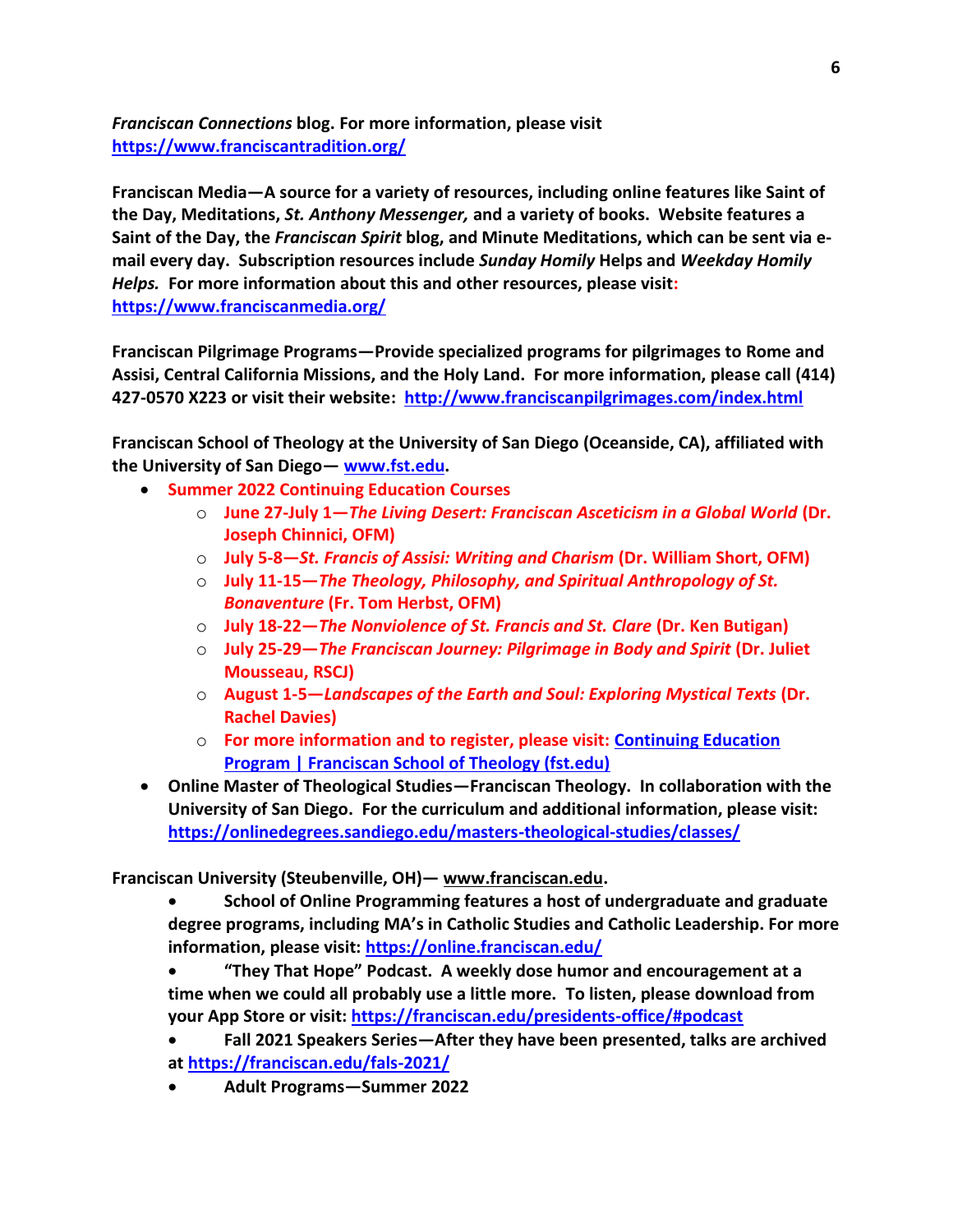- o **June 3-5—Power and Purpose Conference**
- o **June 13-17—Priests, Deacons, and Seminarians Retreat**
- o **July 11-14—St. John Bosco Conference**
- o **July 27-29—Applied Biblical Studies Conference**
- o **July 29-31—Defending the Faith Conference**
- o **To get more information and register, please visit: <https://steubenvilleconferences.com/adult/>**

**General Secretariat for Formation (OFM Cap.)—[formatzione@ofmcap.org;](mailto:formatzione@ofmcap.org) [www.ofmcap.org](http://www.ofmcap.org/)**

**Georgetown University Initiative on Catholic Social Thought and Public Life. Presents programs promoting substantive and civil dialog on some of the great issues facing the Church, nation and world today.** 

• **For more information and to view videos of past conferences, panel presentations, etc. please visit<https://catholicsocialthought.georgetown.edu/>**

• **Public Dialogue—***War in Ukraine: Human Agony, Global Crisis, Moral Principles.* **Featuring Cardinal Michael Czerny, SJ, Archbishop Boris Gudziak, Laurie Johnston, Gerald O'Connell, and Tetiana Stawnychy. Recorded March 31, 2022 and available for viewing at: [https://catholicsocialthought.georgetown.edu/events/war](https://catholicsocialthought.georgetown.edu/events/war-in-ukraine)[in-ukraine](https://catholicsocialthought.georgetown.edu/events/war-in-ukraine)**

**The Great Courses—Features a variety of subjects taught by some of the top professors in the world. Courses are available in video and audio downloads as well as DVD and audio CD formats and include a free guidebook. New releases include:** *How to Play the Violin, After the Plague,* **and** *Einstein's Legacy: Modern Physics All Around You.* **For more information, please visit their website: [www.thegreatcourses.com,](http://www.thegreatcourses.com/) or call 1-800-832-2412.** 

**Guest House (Lake Orion, MI) – [www.guesthouse.org](http://www.guesthouse.org/)**

- **Licensed and certified residential treatment center that specializes in treating priests, religious, seminarians.**
- **Services include comprehensive evaluation, intensive in-patient treatment, three-phase continuing care and follow-up, and consultation for community leadership and formation personnel.**
- **Educational programs (presentations and workshops) available in a variety of topics, including addiction and risk management, addiction and trauma, and intervention.**
- **Resources include a variety of pamphlets and recovering and 12 Step spirituality, a three-minute retreat, and subscription to a daily reflection (free).**

**Institute for Sexuality Studies—Provides a number of programs for personal and professional development in human sexuality for life and ministry. For more information, contact Dr. Kevin McClone (former friar) at (847) 920-0227 or visit the ISS website, [www.issmcclone.com.](http://www.issmcclone.com/)**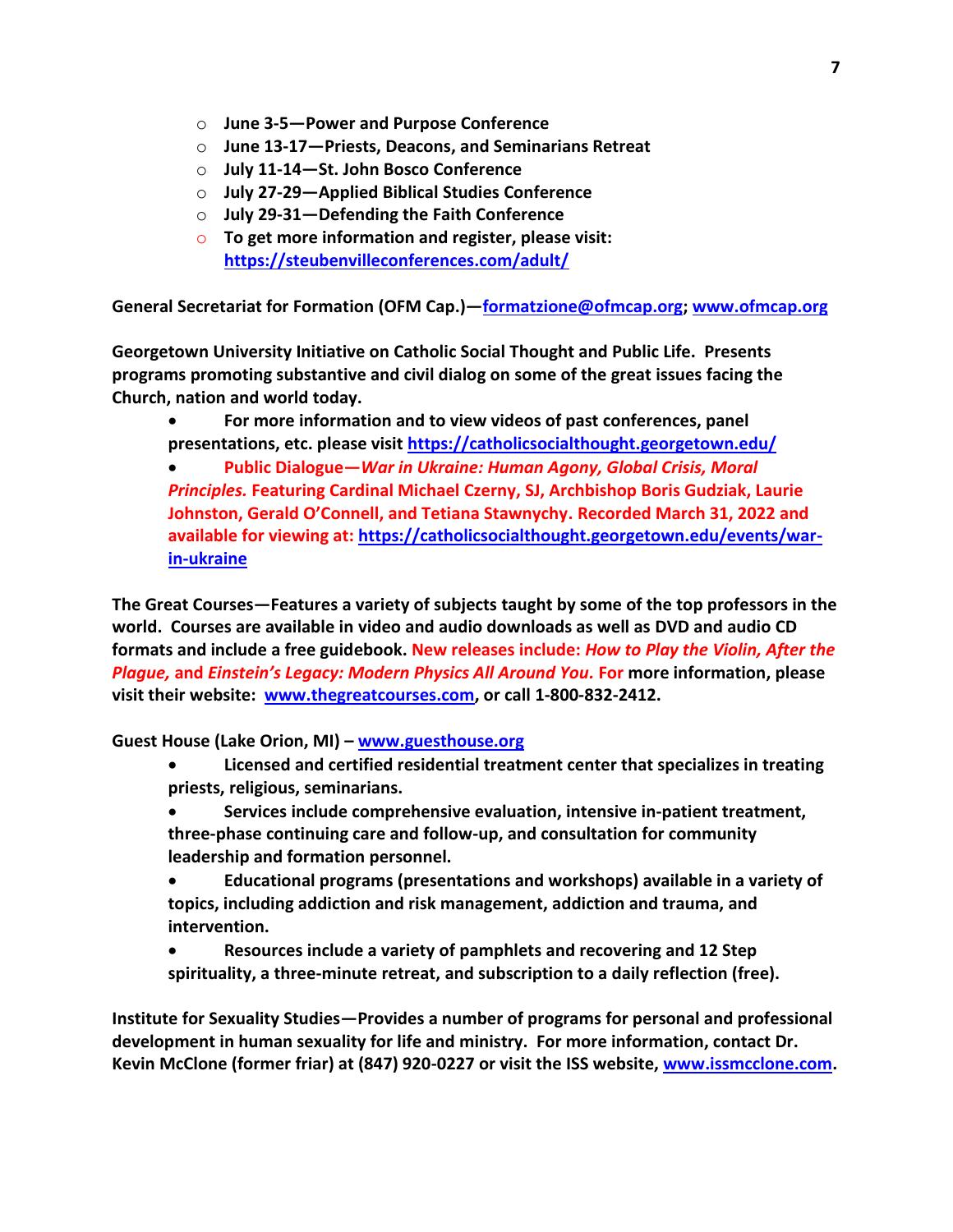**Liturgy Training Publications—Features a variety of resources for parish and personal use. <https://www.ltp.org/>**

**Jesuit School of Theology of Santa Clara University. To receive more information about the semester-long program or individual sabbatical programs, please visit:**

**<https://slate.scu.edu/register/renewal>**

- **Fall 2022 Program: August 20-December 16**
- **Spring 2023 Program: January 14-May 19**

**Johnson Institute (Senior Adult Ministry)— "Creative Faith Formation for Boomers and Elders." DVD programs include:** *Even Better After 50, Redefining Retirement as a Spiritual Journey,* **and** *12 Keys to Spiritual Vitality: Powerful Lessons in Living Ageslessly.* **For more information, please visit:<https://www.senioradultministry.com/collections/dvd-programs>**

**Josephite Pastoral Center (Washington, DC). Religious congregation with special mission to the Black Catholic community. The website features a variety of resources: <http://www.josephitepastoralcenter.org/>**

**Khan Academy. An online community of teachers and learners with a mission to "provide a free, world-class education for everyone, everywhere." Features courses from elementary school to college level. For more information, please visit:<https://www.khanacademy.org/>**

**Learn 25 (formerly Now You Know Media)—Resource for a variety of audio and video programs in several formats (CD, DVD, MP3), including a number of Catholic and Franciscan topics. Presenters include Capuchin friars from the Province of St. Joseph. Biographies include:** *Jesus, Paul and the Early Christians; Galileo: Science, Faith, and the Catholic* **Church and** *American Presidents: Behind the Scenes with America's Leaders.* **For more information, please visit: <https://www.learn25.com/product-category/biography/>**

**Lighthouse Catholic Media—Books, CD's and MP3's on a variety of topics. They have two subscriptions services, a CD of the Month Club and a MP3 Download of the Month Club. New releases (CD or MP3) include:** *St. Augustine—Patron Saint of Millennials?* **(Dr. Elizabeth Klein)***.* **For more information, please visit their website: <https://www.lighthousecatholicmedia.org/store/releases>**

**Loyola University, Chicago**

- **Loyola ONLINE features a host of certificate, masters and doctoral programs. For more information, please visit:<https://www.luc.edu/online/index.shtml>**
- **The Joan and Bill Hank Center for the Catholic Intellectual Heritage**
	- o **The Center has an extensive collection of video lectures, panels, etc. on topics ranging from Dorothy Day to the poetry of Denise Levertov to Astronomy and Faith. To see the collection and view a video, please visit: <https://www.luc.edu/ccih/videos/index.shtml>**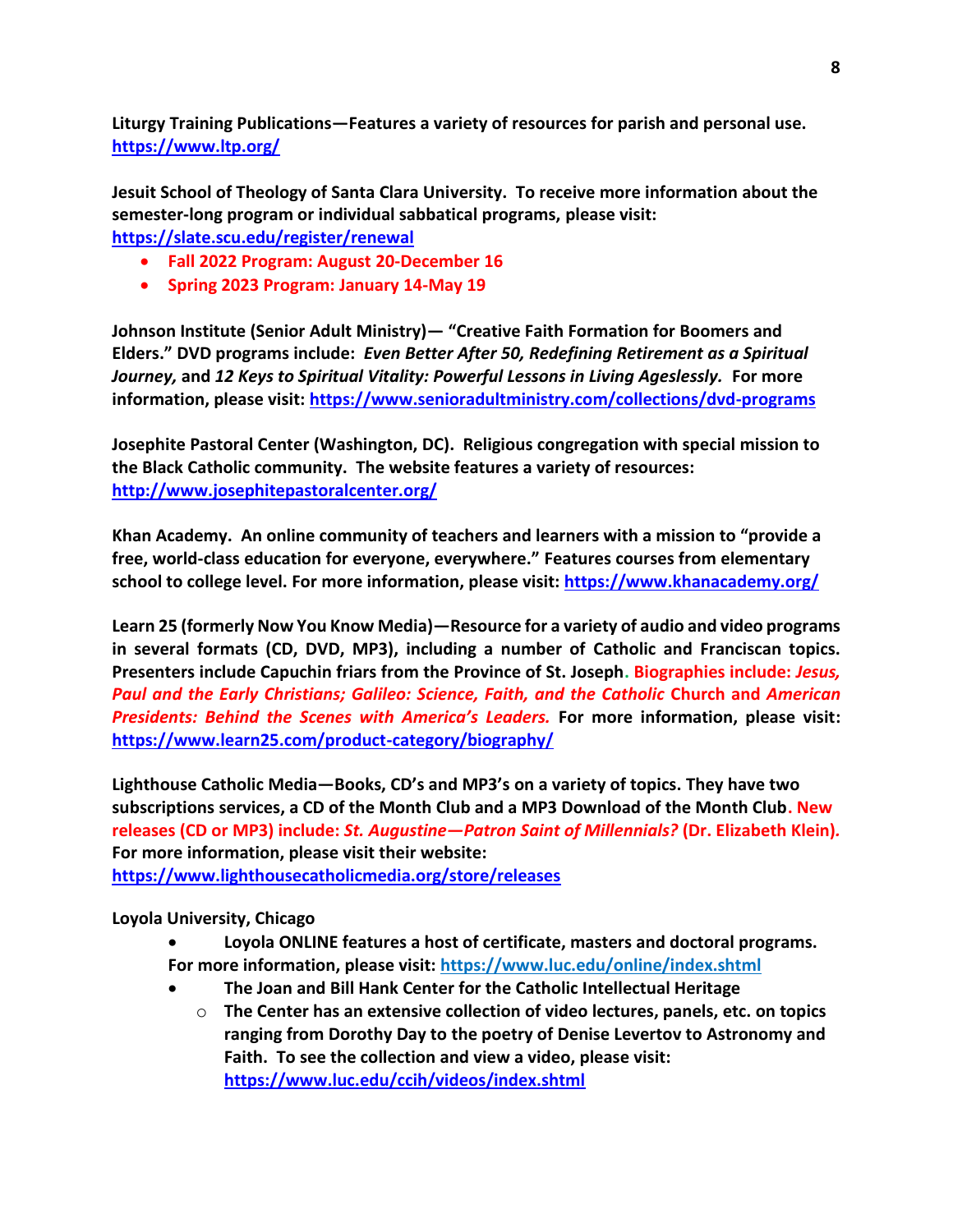o **2022 Cardinal Bernardin Common Cause Lecture. April 14, 6:00-7:30 PM. Via Zoom. Featuring Bishop Daniel Flores (Brownsville, Texas). For more information, please visit:<https://www.luc.edu/ccih/>**

**Mexican American Catholic College (San Antonio, TX)—Office of Continuing Education for Ministry features a variety of continuing ed. and degree programs dedicated to pastoral ministry in the Mexican American community.** 

- **Intercultural Competence for Ministry Workshops**
- **Intensive Pastoral Spanish/English sessions for Summer 2022**
	- o **June 6-July 1**
	- o **July 5-29**
- **For more information, please visit: <http://www.maccsa.org/>**

**Monasteries of the Heart— "an online movement sharing Benedictine Spirituality with contemporary seekers." Includes a variety of videos, retreats, daily reflections, etc. Please visit<https://www.monasteriesoftheheart.org/>**

**National Leadership Roundtable on Church Management (Washington, DC)—Programs include Catholic Leadership 360, ChurchEpedia, Standards for Excellence and Toolbox for Pastoral Management. <http://www.theleadershiproundtable.org/TLR/default.asp>**

**Oblate School of Theology (San Antonio, TX)**

- **Graduate school of theology offering a variety of degrees, including M.Div., M.A (Theology), M.A. (Spirituality), M.A. (Pastoral Ministry), D.Min. and Ph.D.**
- **Forest Dwelling: Spirituality for Our Wisdom Years—Two-year certificate program includes an annual 2-week gathering, directed online study, small groups, spiritual direction, and regular contemplative practice. Directed by Ronald Rolheiser, OMI. For more information, please visit their website [www.ost.edu/forestdwelling](http://www.ost.edu/forestdwelling) or call 210- 341-1366.** 
	- o **April 23—***The Mystery of Our Death.* **12:00-2:00 PM. Online. With Fr. Ron Rolheiser, OMI and Dr. Marilyn C. McEntyre.**
- **Sankofa Institute for African American Pastoral Leadership. Offers courses, lectures, symposia, workshops, etc. OST's ATS-accredited degree programs (above) can include an emphasis on African-American Pastoral Leadership. For more information, please visit [www.ost.edu/sankofa-institute](http://www.ost.edu/sankofa-institute)**
- **Institute for the Study of Contemporary Spirituality, Oblate School of Theology, San Antonio, TX. Offers masters and doctoral-level degrees in Spirituality as well as a Spirituality and Healthcare Education Program. Specialty certificate programs include: De Mazenod Institute for Parish Renewal, Hispanic Summer Program and the Sankofa Institute for African American Pastoral Leadership. For more information, please visit their website:<https://ost.edu/specialized-programs/>**
- **Ministry to Ministers Sabbatical Program—Especially designed for seasoned ministers, including those who have been in leadership. Fall (August-December) and Spring**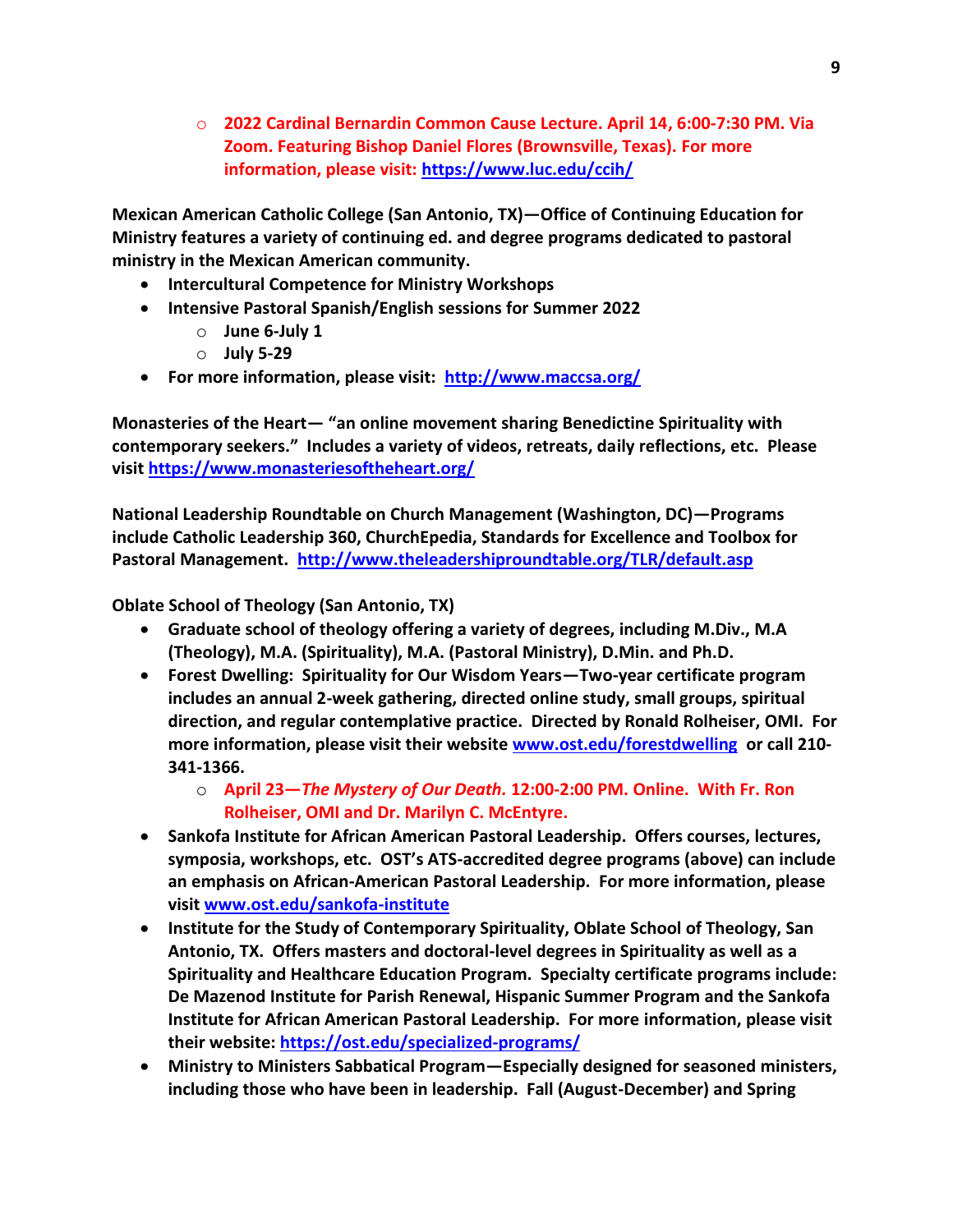**(January-May) sessions available. For more information, please visit [www.ost.edu/mtm](http://www.ost.edu/mtm)**

**Paulist Evangelization Ministries [www.pemdc.org](http://www.pemdc.org/) Features a variety of resources, including free webinars such as the** *Living the Eucharist* **series with Kenneth Boyack, CSP and Frank DeSiano, CSP.** 

**Pontifical North American College (Rome) – [www.pnac.org](http://www.pnac.org/)**

- **Institute for Continuing Theological Education—sabbatical programs**
	- **For more information, please visit: <https://www.pnac.org/icte/about-icte/>**

**Preaching and Evangelization Commission, Capuchin Province of St. Joseph. <http://www.scatteringseeds.org/> For more information, contact MJ Groark, OFM Cap., Coordinator, [mjgroark@gmail.com](mailto:mjgroark@gmail.com)**

**Religious Brothers Conference (RBC). For more information, please visit the RBC website: [www.todaysbrother.com](http://www.todaysbrother.com/)**

**Religious Formation Conference [www.relforcon.org](http://www.relforcon.org/) – This site has written, audio and video content for members and non-members alike. Thanks to a major grant from the Conrad Hilton Foundation, the RFC recently updated and enhanced their online resources re: religious life (general) and religious formation. RFC's online archives to past webinars is available at:<https://www.relforcon.org/video/webinar>**

**Road Scholar—Educational travel program that includes over 100 countries and all 50 states (USA). An option for sabbatical. For more information, please visit [www.roadscholar.org.](http://www.roadscholar.org/)** 

**Sacred Heart Major Seminary (Detroit, MI)—The major seminary for the Archdiocese of Detroit and used by a variety of other dioceses.**

- **Video:** *Gathering Up the Fragments: Pastoral Ministry in a Postmodern World* **(Lay Ecclesial Ministry Series, Dr. Donald Wallenfang). To access the video, please visit: [https://mosaic.shms.edu/gathering-up-the-fragments-pastoral-ministry-in-a](https://mosaic.shms.edu/gathering-up-the-fragments-pastoral-ministry-in-a-postmodern-world)[postmodern-world](https://mosaic.shms.edu/gathering-up-the-fragments-pastoral-ministry-in-a-postmodern-world)**
- **Alpha Online. Alpha is a program that many dioceses are using to invite people (especially but not exclusively young adults) to (re)engage with the faith. For more information and to register for SHMS' Alpha program, please visit: [http://explore.shms.edu/alpha](http://explore.shms.edu/alpha?utm_source=Sacred+Heart+Major+Seminary&utm_campaign=2e3496a161-EMAIL_CAMPAIGN_2020_04_23_10_08_COPY_02&utm_medium=email&utm_term=0_f844f45077-2e3496a161-188930657&mc_cid=2e3496a161&mc_eid=c44e3ee22f)**
- **EQUIP Online Formation Program.** *Free* **courses that you can take at your own pace. Titles include:** *Behold Thy Mother: Getting to Know the Blessed Virgin Mary.* **For more information, please visit:<https://equip.shms.edu/>**
- **Certificate in the Catholic Theology (for those who might want a refresher on some of the foundations of our faith; 6 courses, 13 credits online). For more information, please visit the website:<https://www.shms.edu/content/certificate-catholic-theology>**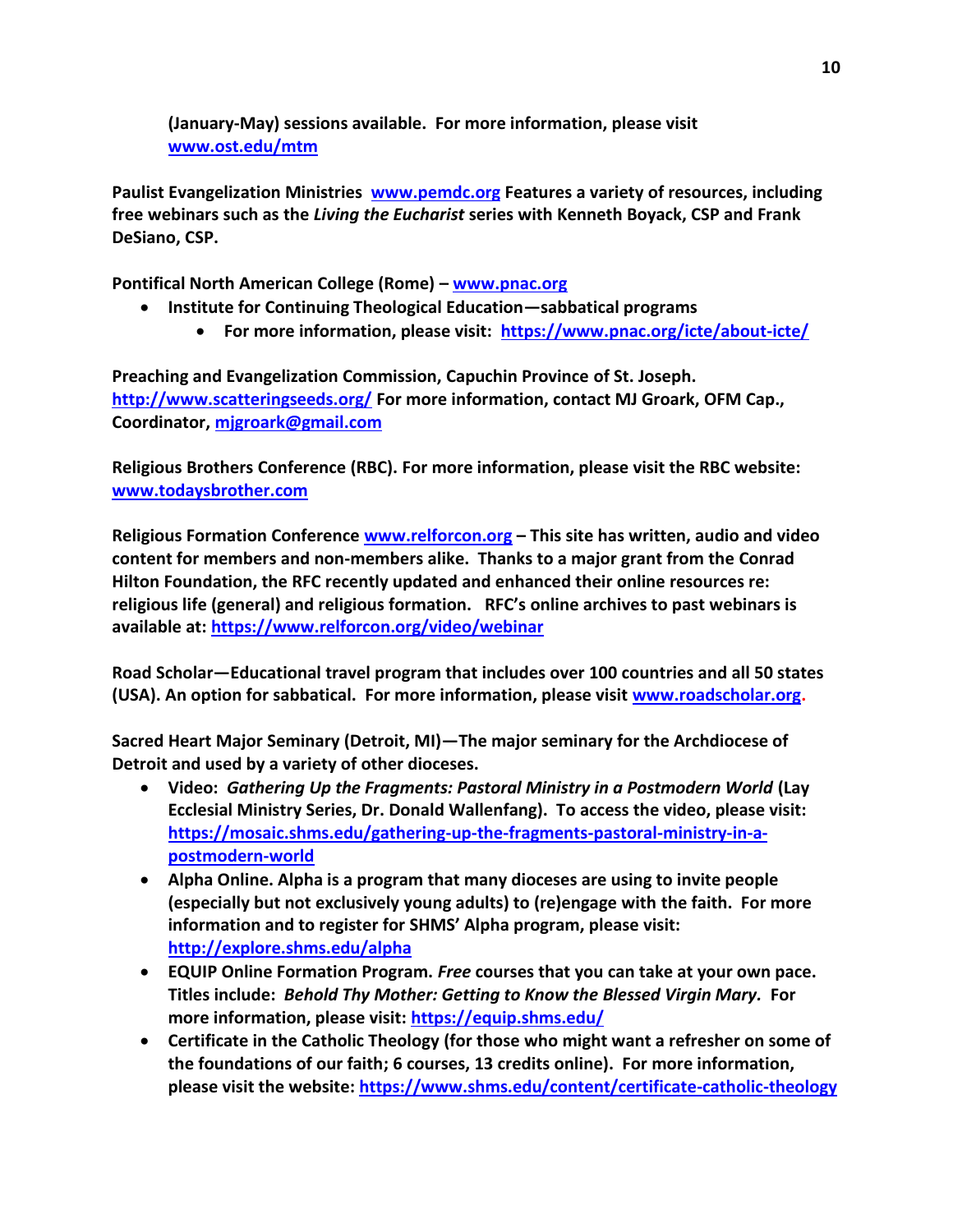- **Licentiate in Sacred Theology in the New Evangelization—A "blended" program that is mostly online but also requires a 5-week residential summer session for each of 4 years. For more information, please visit the website: <https://www.shms.edu/stl>**
- **Post Graduate Certificate in the New Evangelization (15+ credits). For more information, please visit: [https://www.shms.edu/content/post-graduate-certificate](https://www.shms.edu/content/post-graduate-certificate-new-evangelization)[new-evangelization](https://www.shms.edu/content/post-graduate-certificate-new-evangelization)**

**Sacred Heart School of Theology (Hales Corners, WI) – [www.shsst.edu](http://www.shsst.edu/)**

- **Provides academic preparation for seminarians of the Archdiocese of Milwaukee and a number of other dioceses. Offers a variety of semester-long courses for continuing education (credit or audit). For more information, contact Julie O'Connor, Registrar, at [joconnor@shsst.edu.](mailto:joconnor@shsst.edu)**
- **English as a Second Language (ESL) program. Focus on accent modification, reading, writing, listening, multicultural awareness and assimilation. For more information, please visit [www.shsst.edu/esl](http://www.shsst.edu/esl)**
- **The Lux Center for Catholic Jewish Studies. A recent webinar available for viewing is**  *Why Catholics Need to Know About the Holocaust: Implications for Today's World* **(Tim Crain, Ph.D.). For more information and to access the webinar, please visit: <https://www.shsst.edu/theluxcenter/>**

**Saint Luke Institute (Silver Spring, MD)**

- **SLI provides evaluation, counseling and inpatient programs to address a variety of addictions and mental health and behavioral health issues. [www.sli.org](http://www.sli.org/)**
	- o **Caritas Counseling Center—Provides therapy, assessments, education and skills-building. For more information, please visit [www.caritas-sli.org](http://www.caritas-sli.org/)**
- **SLI Connect—<https://www.sliconnect.org/> Features a wide variety of courses, workshops, articles, etc. in a variety of formats that focus on healthy human formation. They also have a set of archived webinars.** 
	- o **New Webinar:** *Reclaiming Connection* **(Rev. Hugh Lagan, SMA, Psy.D.). May 26, 1:00-2:00 PM Eastern. For more information and to register, please visit: <https://www.sliconnect.org/upcoming-webinars/>**
	- o *FREE* **on demand courses include:** *Implicit Bias: Tools for Self-Development* **and**  *Humility in Eucharistic Ministry and Devotion* **For more information and to view these videos, please visit: <https://www.sliconnect.org/on-demand/>**
	- o **Annual subscriptions. Please visit:<https://www.sliconnect.org/pricing/>**
		- **\$199 (individual)**
		- **\$750 (group of 2-100)**
- **Saint Luke Consultation Center (St. Louis, MO) – Evaluation, counseling, intensive outpatient programs for Catholic clergy and religious. For more information, please visit [www.stlconsult.org](http://www.stlconsult.org/)**
- **Saint Luke Center (Louisville, KY)—Provides therapy, spiritual direction, leadership consultation, candidate assessments and educational programs. For more information, please visit [www.stlukecenter.org](http://www.stlukecenter.org/)**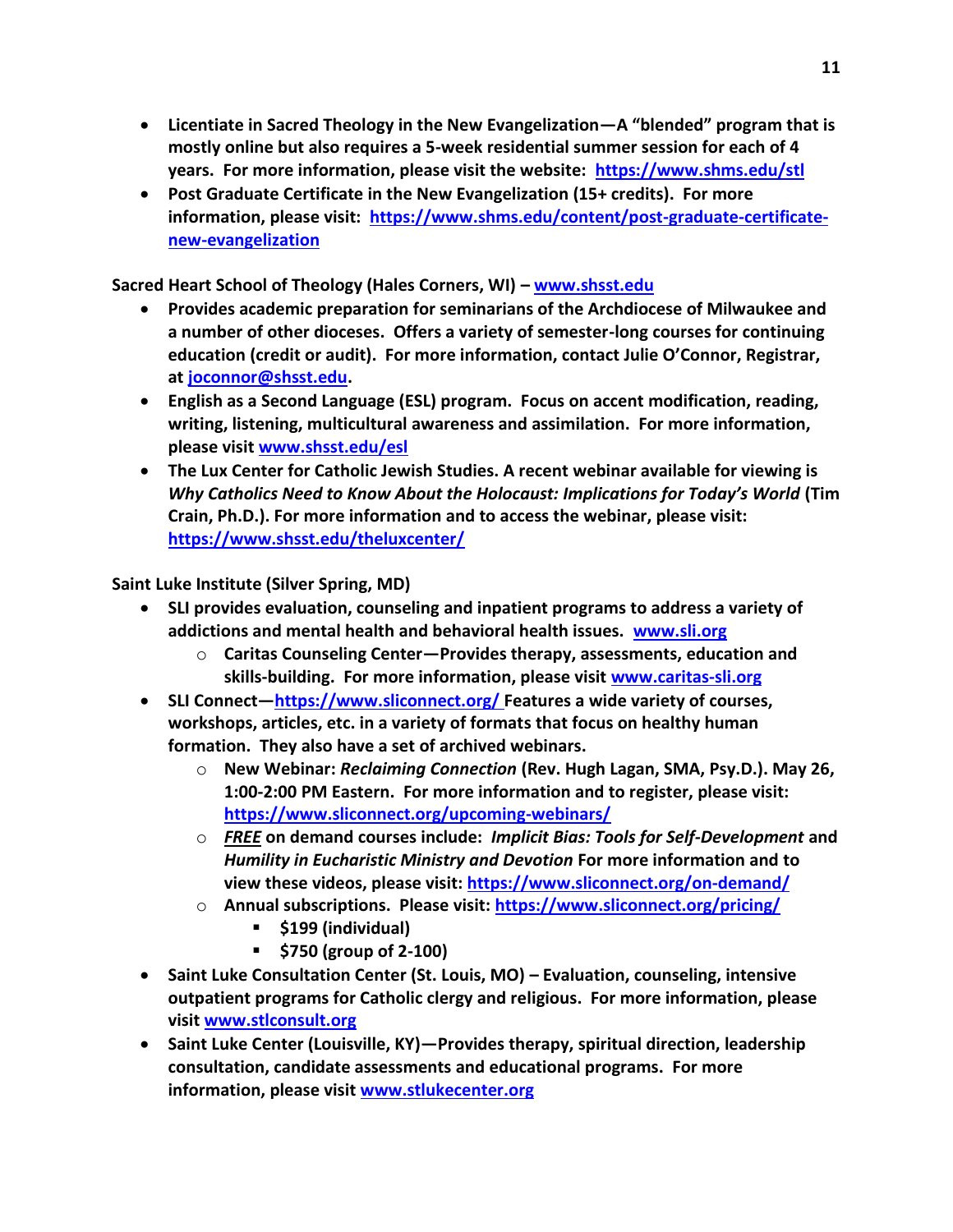**Saint John Vianney Center (Dowingtown PA)—The oldest treatment center for Roman Catholic clergy and religious in the USA (est. 1946). Provides a wide array of treatment and educational programs to address a variety of addictions and mental health and behavioral health issues, including alcoholism and other drug addictions, stress, depression, anxiety, process addictions (gambling, pornography, etc.). For more information, please visit [www.SJVCenter.org](http://www.sjvcenter.org/)**

**School of Applied Theology (SAT), Oakland, CA. Sabbatical and summer continuing formation programs. For more information, please visit their website: <http://www.satgtu.org/>**

**Spanish Language Resources Available for Borrowing from the Continuing Formation Office\***

- *Duolingo.com***—Online interactive exercises that help build vocabulary, pronunciation and grammar.**
- **Rosetta Stone** *Español* **(Levels 1-5)**
- **Pimsleur Approach Spanish (Levels I-IV) \*Thanks to Bill Hugo and Tony Scannell for making these available!**

**St. Anthony Spirituality Center (Marathon, WI)—Features a variety of day, evening and weekend programs, including retreats. Visit their website: [www.sarcenter.com.](http://www.sarcenter.com/)** 

**St. Bonaventure University Franciscan Institute (St. Bonaventure, NY)—For general information, visi[t www.sbu.edu/academics/schools/franciscan-studies](http://www.sbu.edu/academics/schools/franciscan-studies) or contact David Couturier, OFM Cap., Dean of School of Franciscan Studies, [dcouturi@sbu.edu.](mailto:dcouturi@sbu.edu)** 

- **Franciscan Institute** 
	- o **Summer 2022 Master Class—***One Step at a Time: How to Find Your Way Through Bonaventure's Itinerarium* **(Luke Togni). Via Zoom. June 21, 23, 28, 30 and July 5, 7, 10:00-11:30 AM Eastern each day. For more information and to register, please visit: [https://www.sbu.edu/academics/academic](https://www.sbu.edu/academics/academic-resources/franciscan-institute/programs-conferences#Secular)[resources/franciscan-institute/programs-conferences#Secular](https://www.sbu.edu/academics/academic-resources/franciscan-institute/programs-conferences#Secular)**
	- o **Secular Franciscan Conferences Summer 2022—***The Crib, The Cross, the Eucharist: A Secular Franciscan Spirituality.* **All sessions via Zoom, 12:00-2:00 PM Eastern**
		- **May 15—***The Crib: Unity* **(Fr. Michael Reyes, OFM)**
		- **June 11—***The Cross: Humility* **(Fr. Martin Bennett, OFM Cap.)**
		- **July 9—***The Eucharist: Kenosis* **(Fr. Xavier Seubert, OFM)**
		- **For more information and to register, please visit: [https://www.sbu.edu/academics/academic-resources/franciscan](https://www.sbu.edu/academics/academic-resources/franciscan-institute/programs-conferences#Secular)[institute/programs-conferences#Secular](https://www.sbu.edu/academics/academic-resources/franciscan-institute/programs-conferences#Secular)**
	- o *Called, Converse, Create: Celebrate Our Gospel Life—Earlier Rule 1221-2021.*  **July 13-15, 2022. For more information and to register please visit: [https://www.sbu.edu/academics/academic-resources/franciscan](https://www.sbu.edu/academics/academic-resources/franciscan-institute/programs-conferences/rule-of-1221-conference)[institute/programs-conferences/rule-of-1221-conference](https://www.sbu.edu/academics/academic-resources/franciscan-institute/programs-conferences/rule-of-1221-conference)**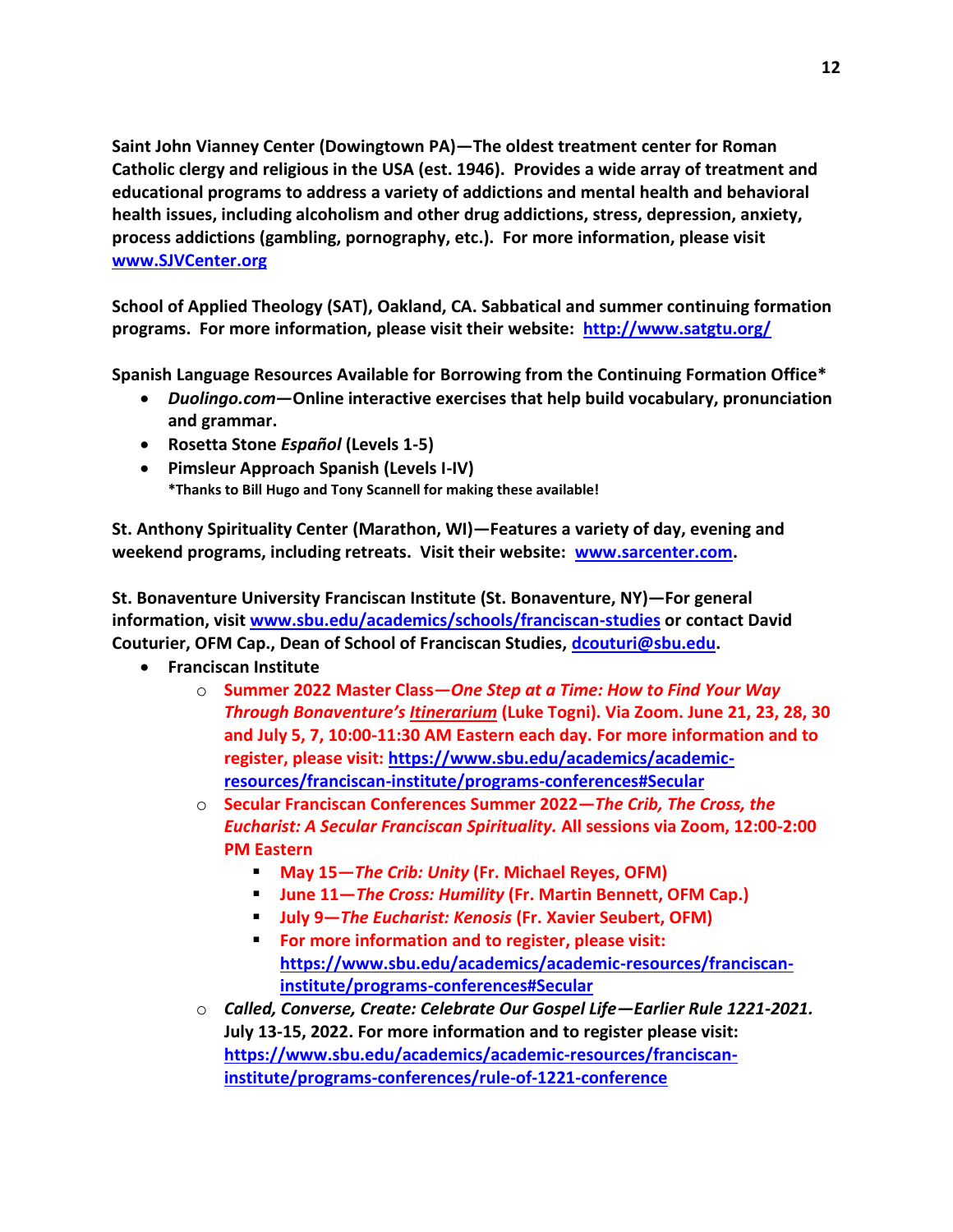- **The Padua Program—Designed to help Franciscan institutions and ministries transmit the values of St. Francis and St. Clare to a new generation of lay leaders. It may also be helpful as a "train the trainers" program for those who work with our employees, volunteers and benefactors.** *Cohort V will be November 2022 thru June 2023.* 
	- o **Monthly online sessions, followed by a program on the SBU campus.**
	- o **1-year access to online courses and resources**
	- o **For more information, please visit: [https://www.sbu.edu/academics/academic-resources/franciscan](https://www.sbu.edu/academics/academic-resources/franciscan-institute/programs-conferences/the-padua-program)[institute/programs-conferences/the-padua-program](https://www.sbu.edu/academics/academic-resources/franciscan-institute/programs-conferences/the-padua-program)**

**St. Joseph College (online programs). Based in Maine, this school offers a host of online certificate programs, including: Catholic Catechesis; Pastoral Ministry to Black Catholics; and Pastoral Ministry to Latino Catholics. For more information, please visit: [https://www.sjcme.edu/academics/areas\\_of\\_study/online/](https://www.sjcme.edu/academics/areas_of_study/online/)**

**St. Mary's Seminary and University Center for Continuing Formation (Baltimore, MD) – [www.stmarys.edu/center](http://www.stmarys.edu/center)**

• **Personal self-designed sabbatical programs.**

**St. Meinrad Seminary (St. Meinrad, IN). The Institute for Priests and Presbyterates features a variety of different programs, including Effective Pastoring, Encore Priests (pre-retirement workshops for priests over age 60), and the World Priest Program—Accent and Acculturation for Mission Priests. The seminary also has a variety of certificate programs, including: Certificate in Religious Fundraising, Certificates in Reflective Practices, and Certificate in Spiritual Direction. For more information, visit [https://www.saintmeinrad.edu/continuing](https://www.saintmeinrad.edu/continuing-formation/)[formation/](https://www.saintmeinrad.edu/continuing-formation/)**

- **Stoking the Fire Mini-Sabbatical—ongoing formation for priests in mid-life. For more information, please visit [www.saintmeinrad.edu/mini-sabbatical](http://www.saintmeinrad.edu/mini-sabbatical)**
- **Certificate in Spiritual Direction—An 18-credit, 3-year program that includes course work, supervision, formation, regular spiritual direction and an annual retreat. For more information, please visit [www.saintmeinrad.edu/spirit](http://www.saintmeinrad.edu/spirit)**

**St. Xavier University (New Orleans, LA)—Institute for Black Catholic Studies provides programs, particularly a Master of Theology (M.Th.) degree, for those especially interested in ministering more effectively in the Black Catholic community. For more information, visit <http://www.xula.edu/ibcs/> or call (504) 520-7536.**

**United States Conference of Catholic Bishops (USCCB)**

• *Walking Together: Making Our Way Along the Dementia Path.* **National Religious Retirement Office. A five-part series of video workshops for religious community members to deepen understanding of dementia and to help provide support for those who experience it, their communities, and caregivers. <https://www.usccb.org/offices/national-religious-retirement-office/walking-together>**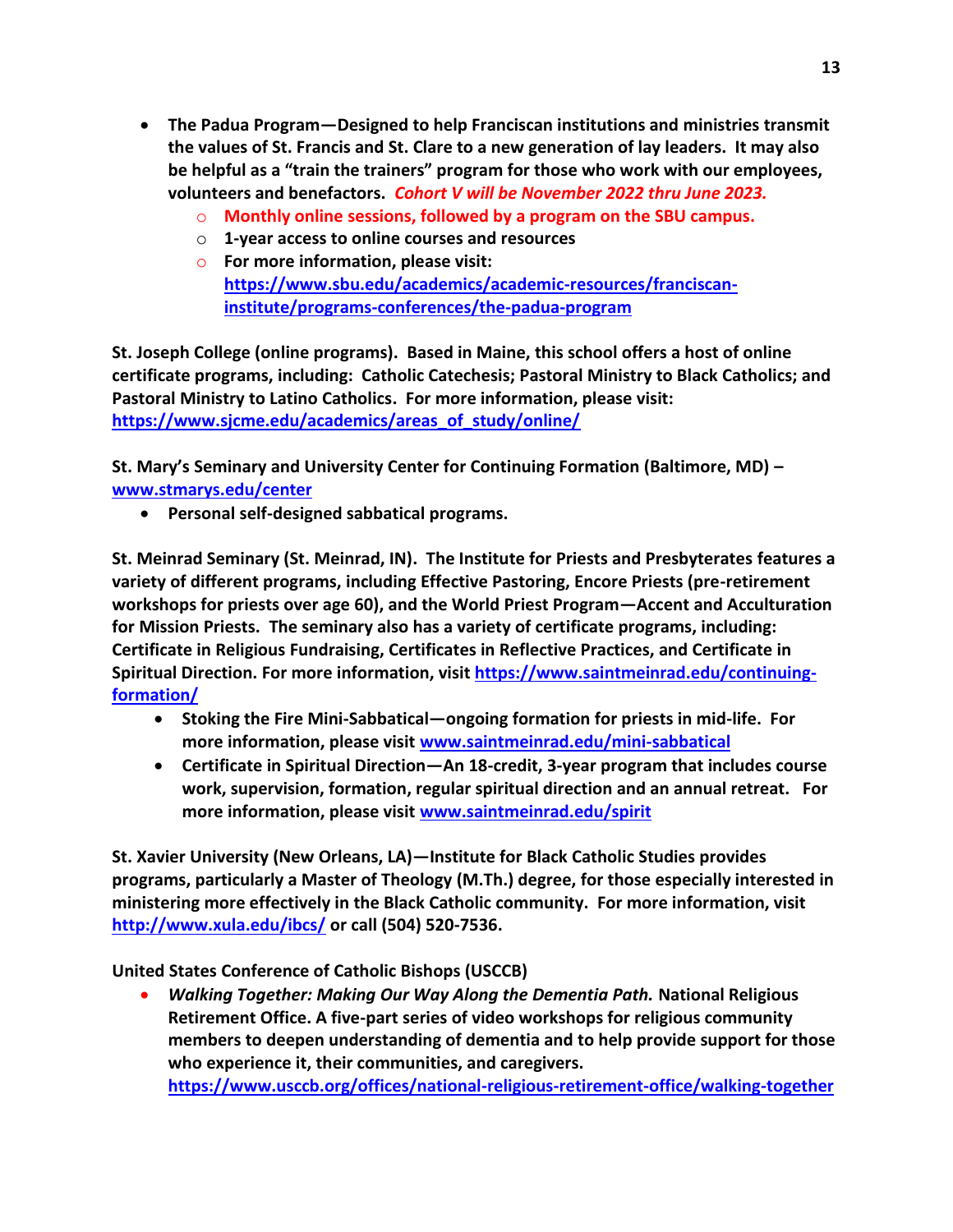**University of Notre Dame.** 

- **Notre Dame Preaching Academy—a one-year program that includes workshops, a retreat, personal coaching, personal enrichment, monthly peer learning gatherings. For more information, please visit <https://theology.nd.edu/martenprogram>**
	- o **McGrath Institute for Church Life <https://mcgrath.nd.edu/>**
		- **Conferences in the** *Conversations That Matter* **series include** *The Crossroads of Science and Human Dignity, The Intersection of Racial Justice and Life Issues, The Intersection of Justice and Pregnancy,* **and** *Called and Co-Responsible: Summer Seminars for Church life Renewal.* **For more information, please visit: <https://mcgrath.nd.edu/conferences/>**
	- o **Kroc Institute for International Peace Studies <https://kroc.nd.edu/>**
	- o **Ansari Institute for Global Engagement with Religion <https://ansari.nd.edu/>**

**University of St. Francis (Joliet, Illinois)**

- **Online Certificate in Franciscan Studies. Designed to provide a unified understanding of the Franciscan tradition and history for practical application in life and ministry. The program includes four courses:**
	- o **Understanding Franciscan Origins and Values I**
	- o **Understanding Franciscan Origins and Values II**
	- o **Franciscan Spirituality and Evangelical Life**
	- o **Franciscan Tradition in Art and Literature**
	- o **Tuition: \$1000 for full program or \$250/course. Group rates negotiable.**
	- o **For more information and to register, please visit: <https://www.stfrancis.edu/certificate-in-franciscan-studies/>**

**University of St. Mary of the Lake (Mundelein, IL)—The major seminary for the Archdiocese of Chicago and used by a variety of other dioceses. For more information, visit their Center for for Continuing Formation: <http://www.stmarys.edu/the-center-for-continuing-formation/>**

**Word on Fire Institute—A ministry that began with Bishop Robert Barron. Features a wide variety of media (videos, podcasts, books, DVDs, study kits, etc.) on Catholicism, scripture, evangelization and current topics, as well as the elegant and inspiring journal,** *Evangelization and Culture.* **Materials include all 12 episodes of** *The Pivotal Players* **on DVD. The** *Word on Fire Bible Volumes I and II* **is now available. Volume I includes the gospels. Volume II includes Acts, the Pauline and Pastoral Letters, and the Book of Revelation. For more information on the Institute and all of its resources, please visit their website: [www.wordonfire.institute.org](http://www.wordonfire.institute.org/)**

#### **VIDEOS RECOMMENDED BY THE FRIARS AND OUR PARTNERS IN MINISTRY**

**Ave Maria Professional Development Series for Parish Ministers. For more information, please visit their website: <https://www.avemariapress.com/webinars/parish/>**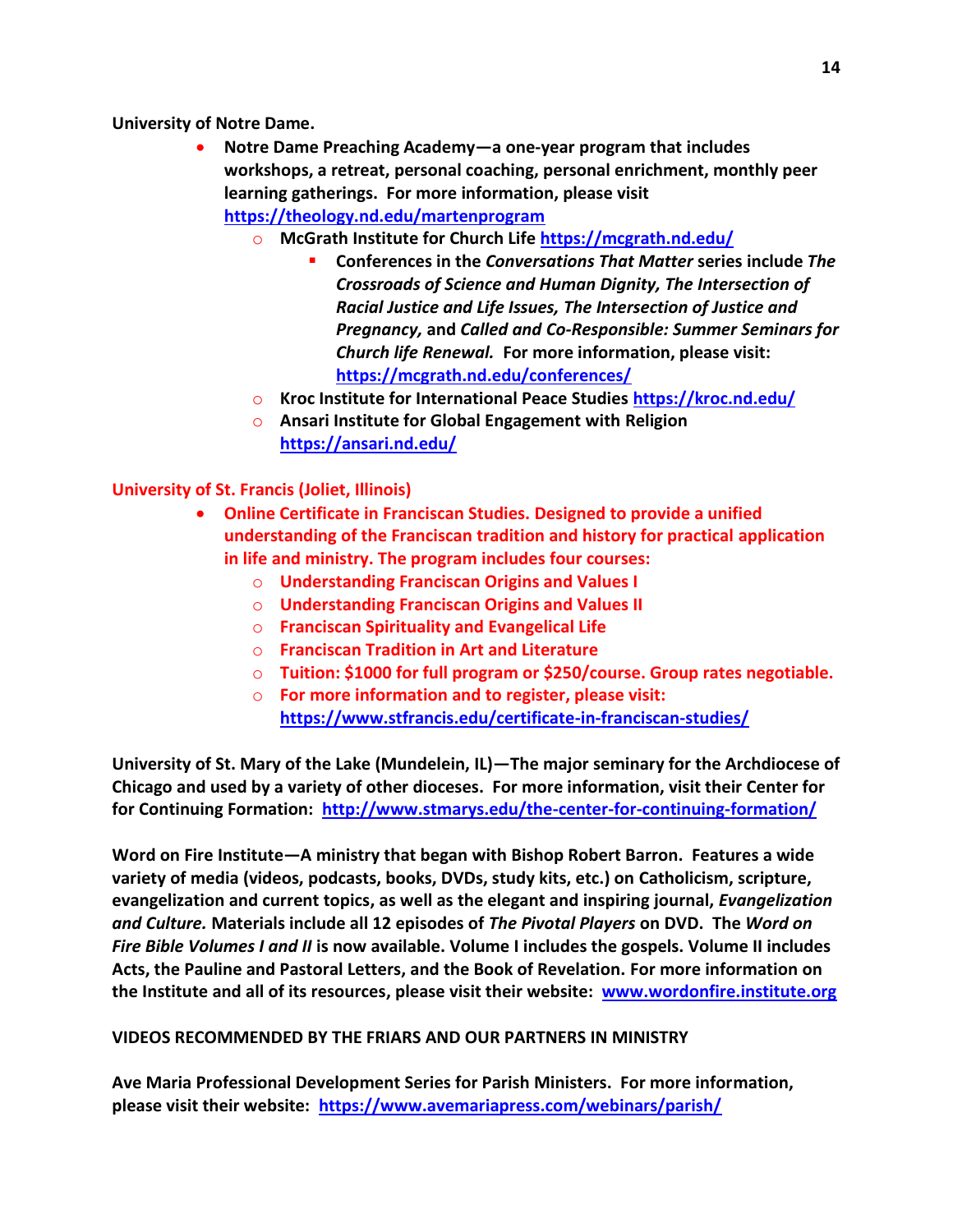**Work of the People—Films for Discovery and Transformation**

- **A variety of short films and film series to enhance your life of faith. Titles include:**
	- o *Allegiance to Empire: A 7 Session Series About Kingdom Citizenship*
	- o *Grateful: A 6 Session Film Series with Diana Butler Bass*
	- o *Hospitality & the Stranger: Welcoming the Company of the Divine*
- **For more information, please visit their website: <https://www.theworkofthepeople.com/>**

# **YouTube**

- **Sherry Weddell:** *Intentional Discipleship*
	- o **Part I: <https://youtu.be/RF9Amil5YVE?t=253>**
	- o **Part II:<https://www.youtube.com/watch?v=1TDRqRb6EHA>**

# **BOOKS RECOMMENDED BY THE FRIARS AND OUR PARTNERS IN MINISTRY**

**Thomas Acklin, OSB and Boniface Hicks, OSB**

- *Spiritual Direction: A Guide for Sharing the Father's Love* **(Emmaus Road Publishing 2017).**
- *Personal Prayer: A Guide for Receiving the Father's Love* **(Emmaus Road Publishing 2019).**

**Michelle Alexander,** *The New Jim Crow: Mass Incarceration in the Age of Colorblindness* **(The New Press 2012).**

**John M. Barry,** *The Great Influenza: The Story of the Deadliest Pandemic in History* **(Penguin Books 2018)**

**Mario Bartoli,** *St. Clare: beyond the legend* **(trans. Sr. Frances Theresa Downing, OSC) [St. Anthony Messenger Press 2010].**

**Margaret Benefiel,** *The Soul of a Leader* **(Crossroad 2008).**

**Kai Bird,** *The Outlier: The Unfinished Presidency of Jimmy Carter* **(Crown 2021).**

**Gregory Boyle, SJ.**

- *Tattoos on My Heart: The Power of Boundless Compassion* **(Free Press 2010).**
- *Barking to the Choir: The Power of Radical Kinship* **(Simon & Schuster 2018).**
- *The Whole Language: The Power of Extravagant Tenderness* **(Avid Reader Press/Simon & Schuster 2021).**

**David Brooks**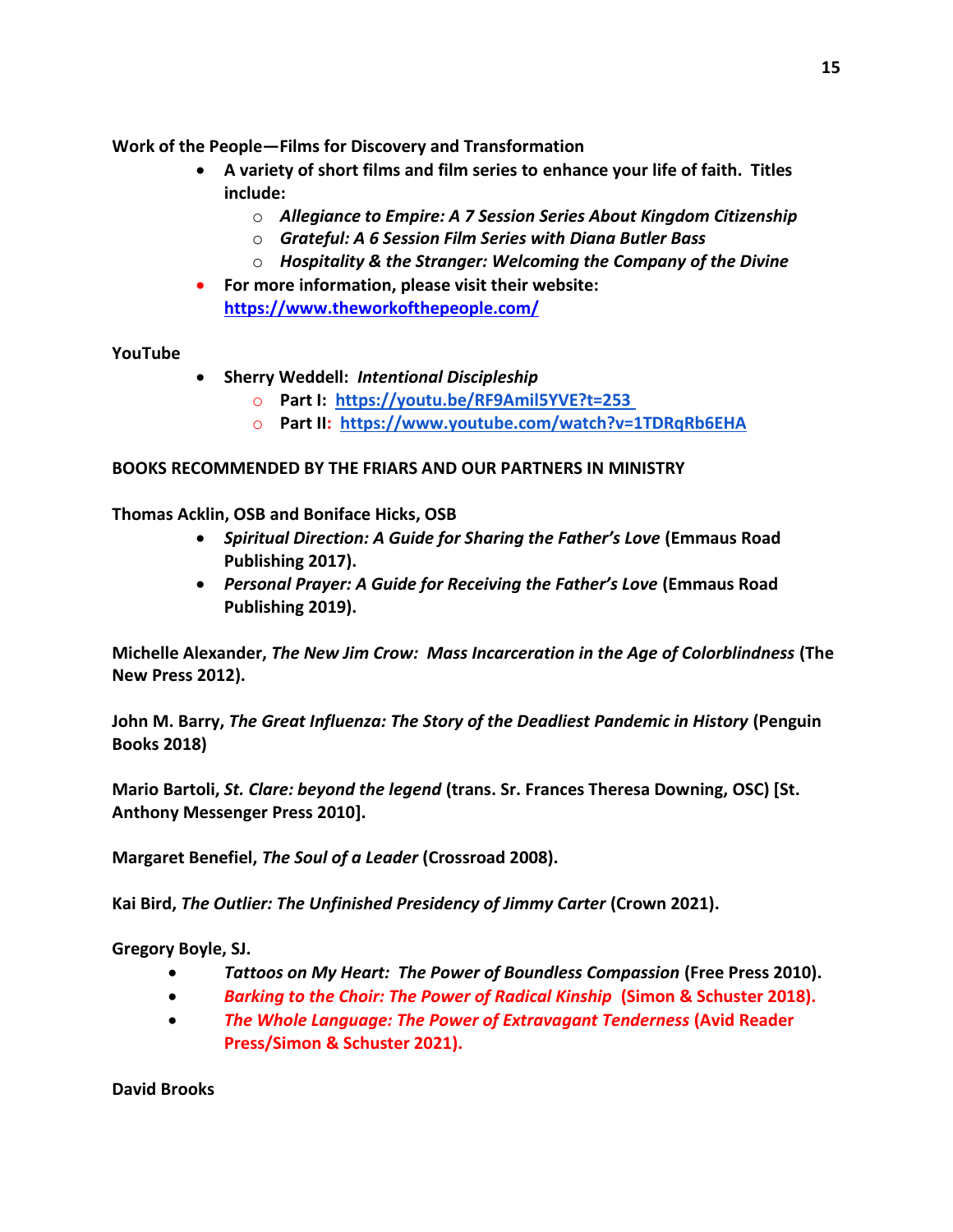- *The Road to Character* **(Random House 2015).**
- *The Second Mountain: The Quest for a Moral Life* **(Random House 2019).**

**Devin Brown,** *A Life Observed: A Spirituality of C.S. Lewis* **(Brazos Press 2013).**

**Ron Chernow,** *Alexander Hamilton* **(Penguin Books 2005).**

**Mark Clatterbuck (Ed.),** *Crow Jesus: Personal Stories of Native Religious Belonging* **(Univ. of Oklahoma Press 2017). \*Features an interview with Randolph Graczyk.**

**Ta-Nehisi Coates,** *Between the World and Me* **(Random House 2015).**

**Simon Cocksedge, Samuel Double and Nicholas Worssam,** *Seeing Differently: Franciscans and Creation* **(Canterbury Press 2021).**

**Myles Connolly,** *Mr. Blue* **(Cluny Media Edition 2015).**

**Art Cullen,** *Storm Lake: Change, Resilience, and Hope in America's Heartland* **(Penguin Books 2018).**

**Frank J. Cunningham,** *Vesper Time: The Spiritual Practice of Growing Older* **(Orbis Press 2017).**

**Dorothy Day,** *House of Hospitality,* **75th Anniv. Edition (OSV 2015).**

**Ilia Delio,** *The Humility of God: A Franciscan Perspective* **(Franciscan Media 2005).**

**Byron L. Dorgan,** *The Girl in the Photograph: The True Story of a Native American Child Lost and Found in America* **(Thomas Dunne Books 2019).**

**Russ Douthat,** *Bad Religion: How We Became a Nation of Heretics* **(Free Press/Simon & Schuster 2012).**

**Timothy Egan,** *A Pilgrimage to Eternity: From Canterbury to Rome in Search of a Faith*  **(Viking/Random House 2019).**

**Robert Ellsberg,** *Blessed Among Us: Day by Day with Saintly Witnesses* **(Liturgical Press 2016).**

**Shann R. Ferch,** *Forgiveness and Power in the Age of Atrocity: Servant Leadership as a Way of Life* **(Lexington Books 2012).**

**Christine M. Fletcher,** *St. Benedict for Boomers: Wisdom for the Next Stage of Life* **(Liturgical Press 2017).**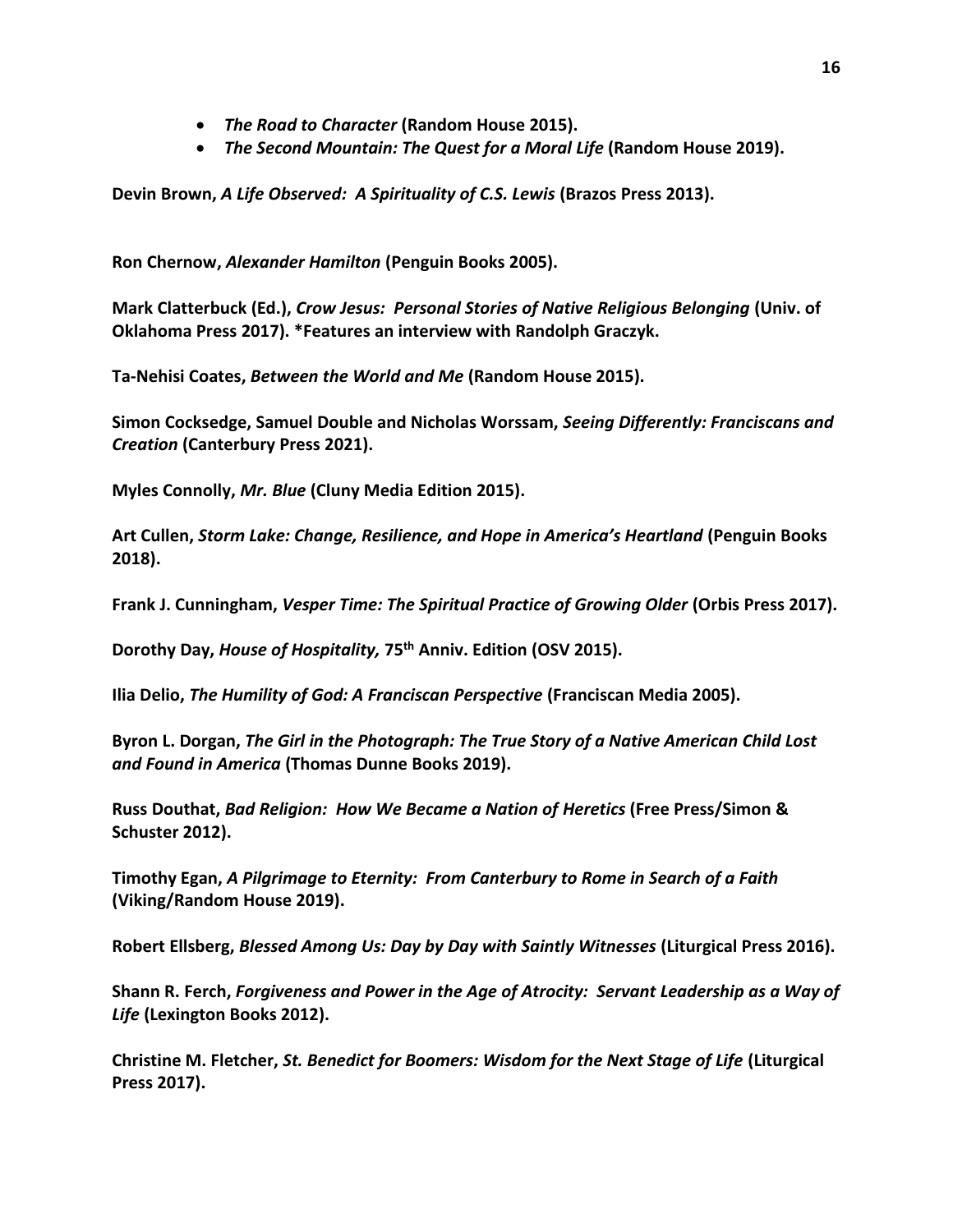**Edward Foley, OFM Cap.** *Preaching as Paying Attention: Theological Reflection in the Pulpit*  **(Liturgy Training Publications 2021).**

**Leonard Foley, OFM, Ed.** *Saint of the Day* **(6th Rev. Ed., Pat McCloskey, OFM) (St. Anthony Messenger Press 2009)**

**Richard J. Foster,** *Celebration of Discipline: The Path to Spiritual Growth* **(Harper One 1998).**

**Antul Gawande,** *Being Mortal: Medicine and What Matters in the End* **(Deckle Edge 2014).**

**Anthony J. Gittins,** *Living Mission Interculturally* **(Liturgical Press 2015).**

**Paul Glynn,** *A Song for Nagasaki: The Story of Takashi Nagai* **(Ignatius Press 2009).**

**Peter Godwin,** *When a Crocodile Eats the Sun: A Memoir of Africa* **(Little, Brown & Co. 2006).**

**Meredith Gould,** *Desperately Seeking Spirituality: A Field Guide to Practice* **(Liturgical Press 2016).**

**Adam Grant,** *Think Again: The Power of Knowing What You Don't Know* **(Viking 2021).**

**Julien Green,** *God's Fool: The Life and Times of Francis of Assisi* **(Harper One 1985).**

**Kevin Griffin,** *One Breath at a Time: Buddhism and the Twelve Steps* **(Rodale 2004).**

**R. Marie Griffith,** *American Religions: A Documentary History* **(Oxford U. Press 2007).**

**Daniel Horan, OFM,** *The Franciscan Heart of Thomas Merton: A New Look at the Spiritual Inspiration of His Life, Thought and Writing* **(Ave Maria Press 2014).**

**Adrian House,** *Francis of Assisi: A Revolutionary Life* **(Hidden Spring 2001).**

**Peter Irons,** *A People's History of the Supreme Court: The Men and Women Whose Cases and Decisions Have Shaped Our Constitution* **(Penguin Books 1999).**

**William Isaacs,** *Dialogue and the Art of Thinking Together* **(Currency 1999).**

**Walter Isaacson,** *Einstein: His Life and Universe* **(Simon & Schuster 2007).**

**Richard P. Johnston,** *Even Better After 50: How to Become (and Remain) Well of Body, Wise of Mind, and Whole of Spirit in the Second Half of Life* **(Johnston Institute 2020).**

**Walter Kasper (Card.),** *Mercy* **(Paulist Press 2014).**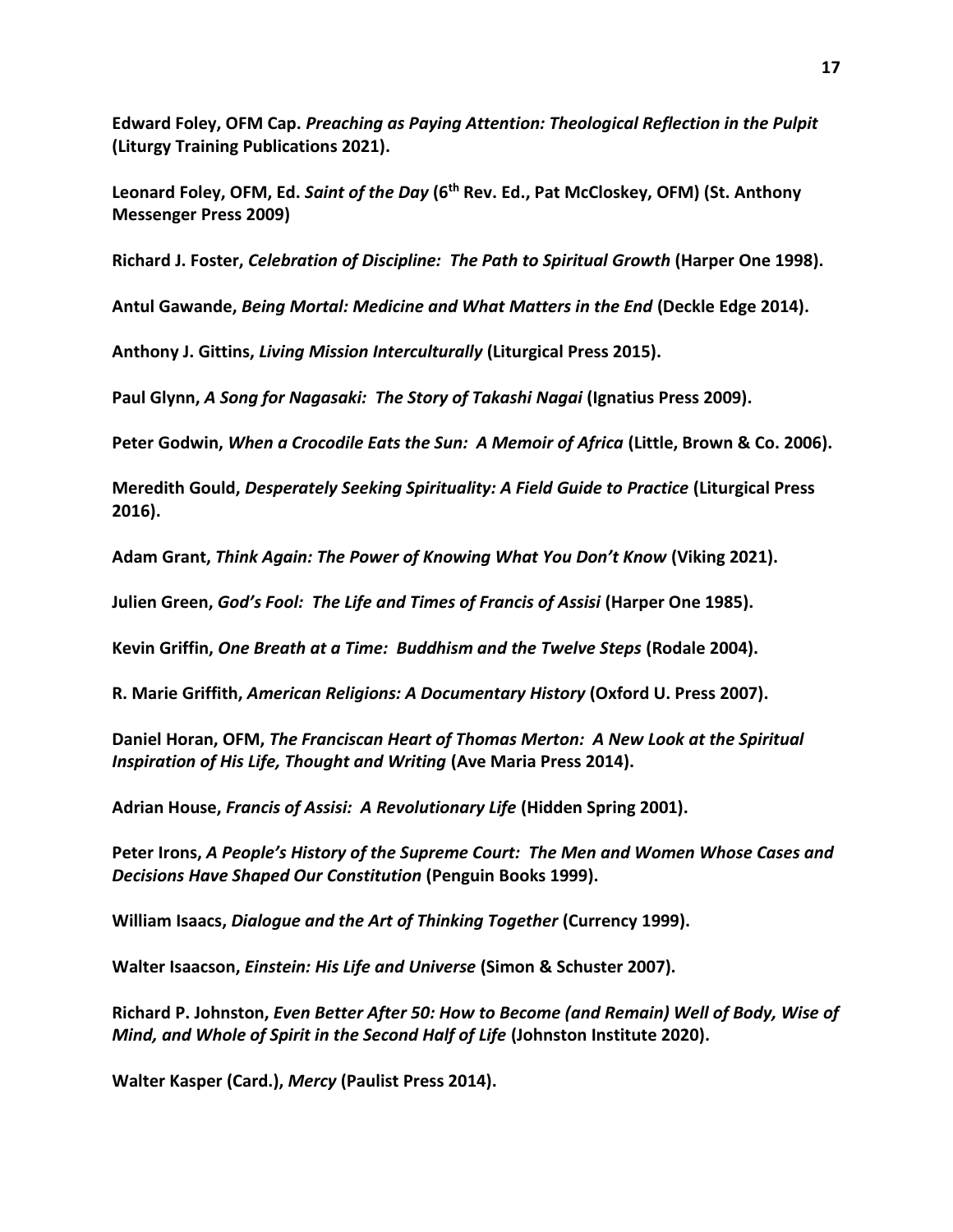#### **Matthew Kelly**

*The Four Signs of a Dynamic Catholic* **(Beacon 2012).** *Rediscover Catholicism: A Spiritual Guide to Living with Passion and Purpose* **(Beacon 2010).** *Rediscover the Saints: Twenty-Five Questions That Will Change Your Life*  **(Blue Sparrow 2019).**

**Charles Kimball,** *When Religion Becomes Evil* **(HarperCollins 2002).**

**John W. Kiser,** *The Monks of Tibhirine: Faith, Love and Terror in Algeria* **(St. Martin's Griffin 2002).**

**Carla Knorowski, Ed.,** *Lincoln Replies: The World Responds to Abraham Lincoln's Gettysburg Address* **(Abraham Lincoln Presidential Library Foundation 2015).**

**James M. Kouzes and Barry Z. Posner, Eds.,** *Christian Reflections on the Leadership Challenge* **(Jossey Bass 2004).** 

**Charlie LeDuff,** *Detroit: An American Autopsy* **(Penguin 2016).**

**Gordon Levy,** *The Orphaned Adult: Understanding and Coping with Grief and Change After the Death of Our Parents* **(De Capo Press 1999).**

**Richard J. Leonard, SJ,** *What Does It All Mean? —A Guide to Being More Faithful, Hopeful, and Loving* **(Paulist Press 2017).**

**C.S. Lewis,** *The Screwtape Letters* **(HarperOne 1996)**

**Josephine Lombardi,** *Experts in Humanity: A Journey of Self-Discovery and Healing* **(Novalis 2016).**

**Neal Lozano,** *Unbound: A Practical Guide to Deliverance from Evil Spirits* **(Chosen Books 2010).**

**Michael Kinsley,** *Old Age: A Beginner's Guide* **(Tim Duggan Books 2016).**

**James Mallon,** *Divine Renovation: Bringing Your Parish from Maintenance to Mission* **(Novalis Publishing/Twenty-Third Publications 2014).**

**James Martin, SJ,** *Building a Bridge: How the Catholic Church and the LGBT Community Can Enter into a Relationship of Respect, Compassion, and Sensitivity (Harper Collins 2017).* 

**Mother Mary Francis, PCC,** *A Time of Renewal: Daily Reflections for the Lenten Season*  **(Ignatius Press 2015).**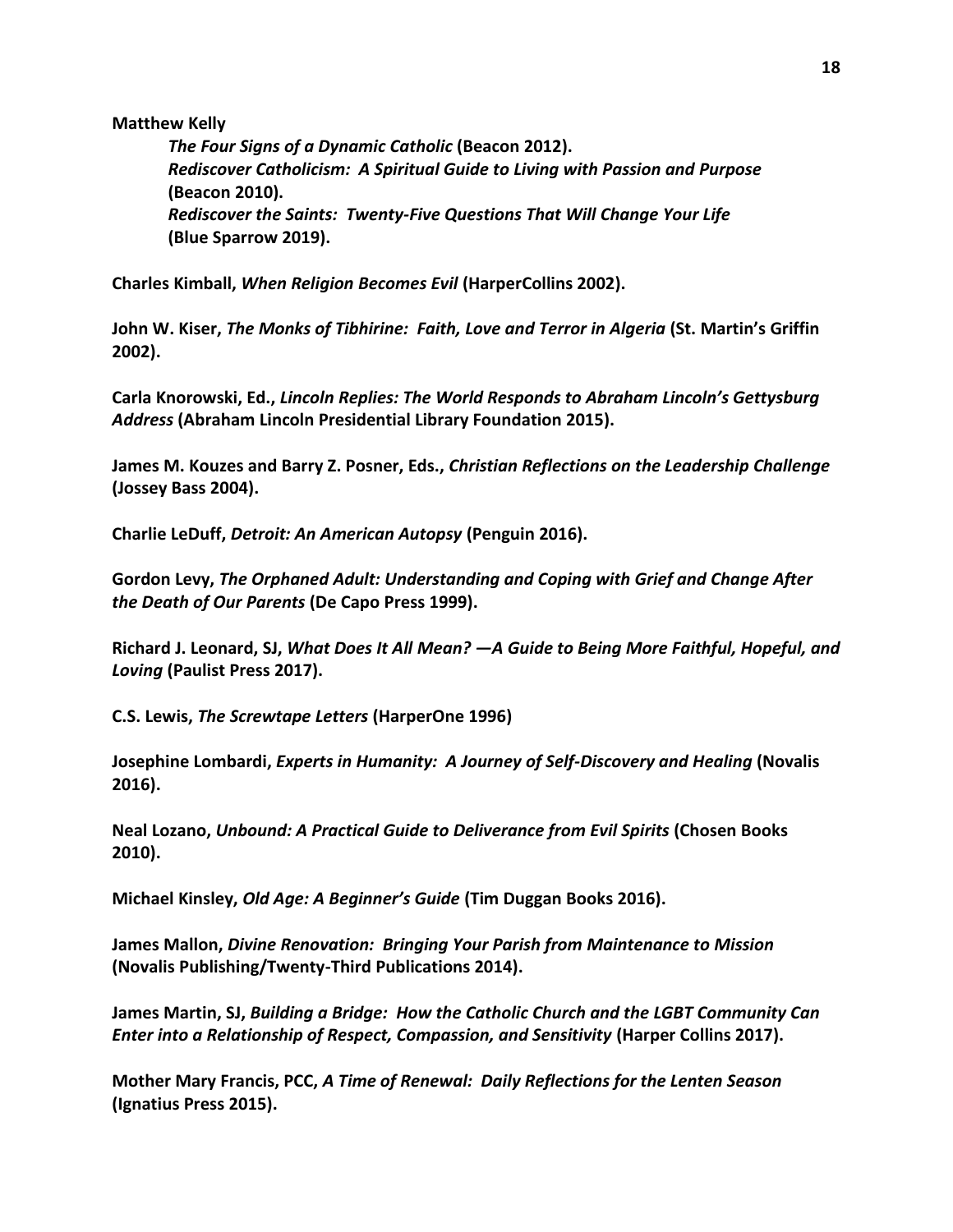**Patrick McCormick,** *Sin as Addiction* **(Paulist Press 1989).**

**David McCollough,** *Path Between the Seas: The Creation of the Panama Canal, 1870-1914*  **(Simon & Schuster 1977).** 

**Christopher McDougall,** *Born to Run: A Hidden Tribe, Superathletes, and the Greatest Race the World Has Never Known* **(Vintage Books 2009).**

**Francis McNutt,** *Deliverance from Evil Spirits: A Practical Manual* **(Chosen Books 2009).**

**Marcus Mescher,** *The Ethics of Encounter: Christian Neighbor Love as a Practice of Solidarity*  **(Orbis Books 2020). ← Available March 2020** 

**Eric Metaxas,** *Bonhoeffer: Pastor, Martyr, Prophet, Spy* **(Thomas Nelson 2020).**

**John Moorman,** *A History of the Franciscan Order from Its Origins to the Year 1517* **(Franciscan Herald Press 1988, orig. pub. Oxford University Press 1968).**

**Paul Moses,** *The Saint and the Sultan* **(Doubleday 2009).**

**Henri J.M. Nouwen,** *Love, Henry: Letters on the Spiritual Life* **(Convergent Books 2016).**

**John O'Donohue,** *To Bless the Space Between Us (A Book of Blessings)* **(Doubleday 2008).**

**Dominic A. Pacyga,** *Chicago: A Biography* **(University of Chicago Press 2011).**

**Fr. Jacques Philippe,** *Priestly Fatherhood: Treasure in Earthen Vessels* **(Scepter Publishers 2021).**

**Steven Pinker,** *The Better Angels of Our Nature: Why Violence Has Declined* **(Viking 2011).**

**Pope Emeritus Benedict XVI,** *Jesus of Nazareth.* **A trilogy of scholarly and personal reflections, published by Ignatius Press, which includes** *From the Baptism in the Jordan to the Transfiguration* **(2008),** *The Infancy Narratives* **(2012), and** *Holy Week: From the Entrance into Jerusalem to the Resurrection* **(2011).** 

**Pope Francis**

- *Amoris Laetitia (The Joy of Love) [https://w2.vatican.va/content/dam/francesco/pdf/apost\\_exhortations/documents/p](https://w2.vatican.va/content/dam/francesco/pdf/apost_exhortations/documents/papa-francesco_esortazione-ap_20160319_amoris-laetitia_en.pdf) [apa-francesco\\_esortazione-ap\\_20160319\\_amoris-laetitia\\_en.pdf](https://w2.vatican.va/content/dam/francesco/pdf/apost_exhortations/documents/papa-francesco_esortazione-ap_20160319_amoris-laetitia_en.pdf)*
- *Evangelii Gaudium (The Joy of the Gospel)* **(USCCB 2013).**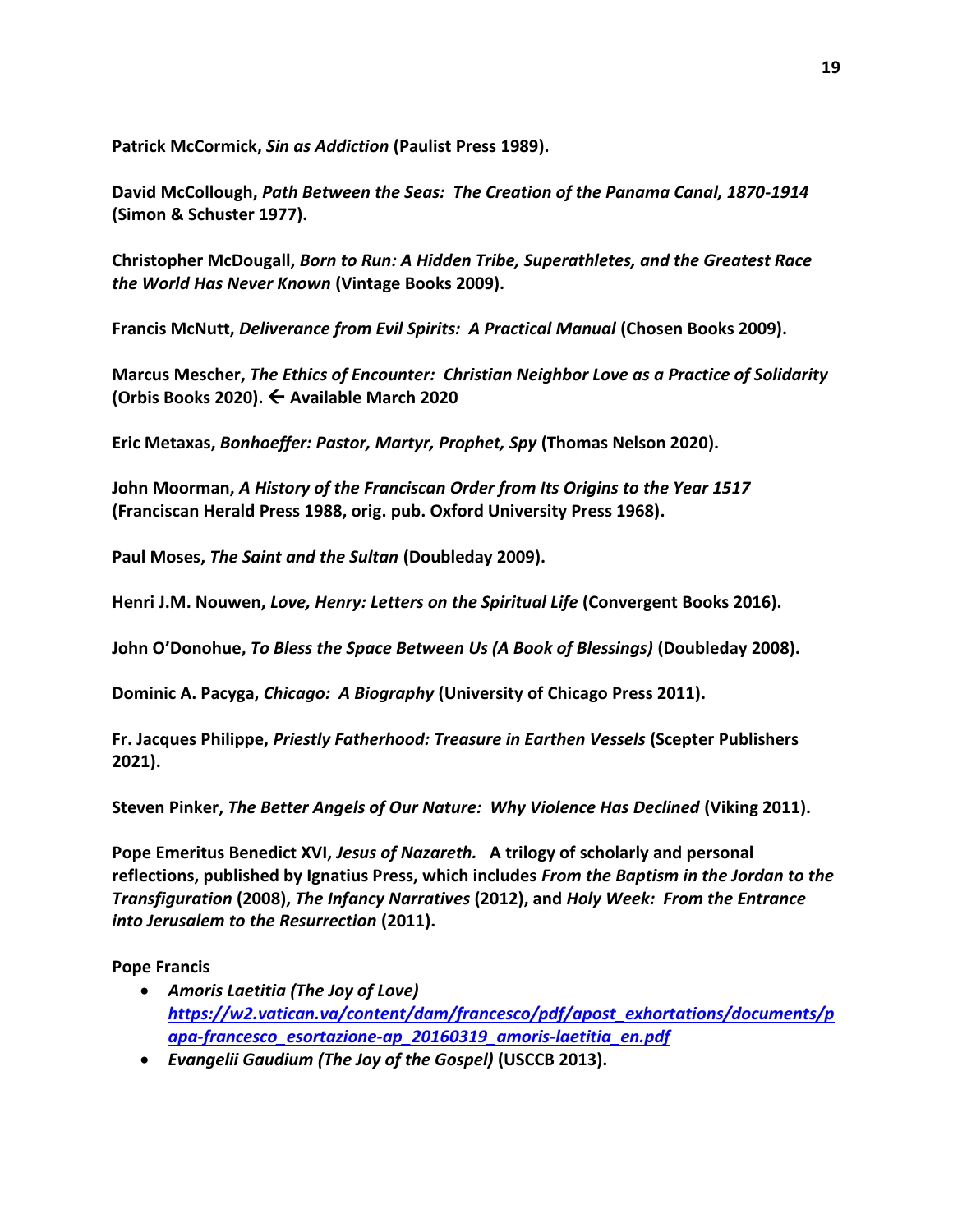- *Fratelli Tutti (All Brothers)—***Encyclical Letter on Fraternity and Social Friendship. [http://www.vatican.va/content/francesco/en/encyclicals/documents/papa](http://www.vatican.va/content/francesco/en/encyclicals/documents/papa-francesco_20201003_enciclica-fratelli-tutti.html)[francesco\\_20201003\\_enciclica-fratelli-tutti.html](http://www.vatican.va/content/francesco/en/encyclicals/documents/papa-francesco_20201003_enciclica-fratelli-tutti.html)**
- *Gaudate et Exsultate (Rejoice and Be Glad): On the Call to Holiness in Today's World [http://w2.vatican.va/content/francesco/en/apost\\_exhortations/documents/papa](http://w2.vatican.va/content/francesco/en/apost_exhortations/documents/papa-francesco_esortazione-ap_20180319_gaudete-et-exsultate.html)[francesco\\_esortazione-ap\\_20180319\\_gaudete-et-exsultate.html](http://w2.vatican.va/content/francesco/en/apost_exhortations/documents/papa-francesco_esortazione-ap_20180319_gaudete-et-exsultate.html)*
- *Laudato Si': On Care for Our Common Home [http://w2.vatican.va/content/francesco/en/encyclicals/documents/papa](http://w2.vatican.va/content/francesco/en/encyclicals/documents/papa-francesco_20150524_enciclica-laudato-si.html)[francesco\\_20150524\\_enciclica-laudato-si.html](http://w2.vatican.va/content/francesco/en/encyclicals/documents/papa-francesco_20150524_enciclica-laudato-si.html)*
- *The Church of Mercy* **(Loyola Press 2014).**
- *Scripturae Sacrae Affectus (Devotion to Sacred Scripture),* **Apostolic Letter on the 1600th Anniversary of the Death of St. Jerome (2020). [http://www.vatican.va/content/francesco/en/apost\\_letters/documents/papa](http://www.vatican.va/content/francesco/en/apost_letters/documents/papa-francesco-lettera-ap_20200930_scripturae-sacrae-affectus.html)[francesco-lettera-ap\\_20200930\\_scripturae-sacrae-affectus.html](http://www.vatican.va/content/francesco/en/apost_letters/documents/papa-francesco-lettera-ap_20200930_scripturae-sacrae-affectus.html)**
- *Patris Corde* **(A Father's Heart), Apostolic Letter on the 150th Anniversary of St. Joseph as Patron of the Universal Church. [http://www.vatican.va/content/francesco/en/apost\\_letters/documents/papa](http://www.vatican.va/content/francesco/en/apost_letters/documents/papa-francesco-lettera-ap_20201208_patris-corde.html)[francesco-lettera-ap\\_20201208\\_patris-corde.html](http://www.vatican.va/content/francesco/en/apost_letters/documents/papa-francesco-lettera-ap_20201208_patris-corde.html)**
- *Christmas Greetings of the Holy Father to the Roman Curia* (December 23, 2021). A **profound reflection on humility in life and ministry. [https://www.vatican.va/content/francesco/en/events/event.dir.html/content/vatica](https://www.vatican.va/content/francesco/en/events/event.dir.html/content/vaticanevents/en/2021/12/23/curia-romana.html) [nevents/en/2021/12/23/curia-romana.html](https://www.vatican.va/content/francesco/en/events/event.dir.html/content/vaticanevents/en/2021/12/23/curia-romana.html)**

**Richard Rohr, OFM.**

- *Eager to Love: The Alternative Way of Francis of Assisi* **(Franciscan Media 2014).**
- Falling Upward: Spirituality for the Two Halves of Life (Jossey-Bass 2011).
- *Silent Compassion: Finding God in Contemplation* **(Franciscan Media 2014).**

**Ronald Rolheiser, OMI,** *Sacred Fire* **(Image 2014).**

**Steven J. Rossetti,** *The Joy of Priesthood* **(Ave Maria 2005).**

**Alan Schreck,** *St. Francis and Pope Francis: Prayer, Poverty, and Joy in Jesus* **(OSV 2014).**

**William Short, OFM,** *Poverty and Joy: The Franciscan Tradition* **(Orbis Books 1999).**

**Jane Sigloh,** *Gracious Uncertainty: Faith in the Second Half of Life* **(Rowman & Littlefield 2018).**

**Mary E. Sperry,** *Making Room for God: Decluttering and the Spiritual Life* **(Ave Maria Press 2018).**

**Bryan Stephenson,** *Just Mercy: A Story of Justice and Redemption* **(Spiegel & Grau 2015).**